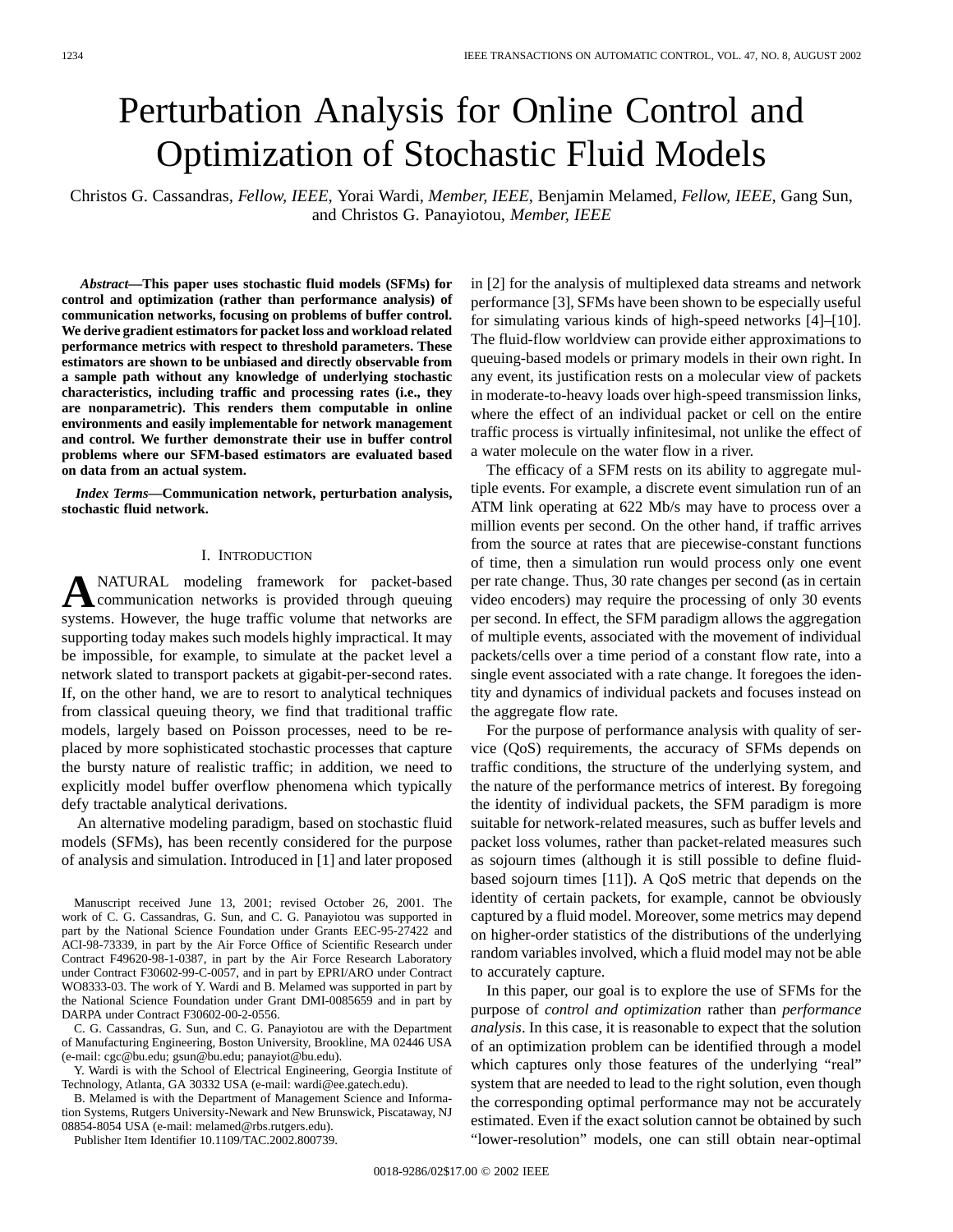points that exhibit robustness with respect to certain aspects of the model they are based on. Such observations have been made in several contexts (e.g., [12]), including recent results related to SFMs reported in [13] and [21] where a connection between the SFM and queuing-system-based solution is established for various optimization problems in queuing systems.

With this in mind, we consider here optimization problems for single-node SFMs involving loss volume and workload levels; both are network-related performance metrics associated with buffer control or call-admission control. In a typical buffer control problem, for instance, the optimization problem involves the determination of a threshold (measured in packets or bytes) that minimizes a weighted sum of loss volume and buffer content. As the motivating example presented in Section II illustrates, a solution of this problem based on a SFM gives a close approximation to the solution of the associated queuing model. Since solving such problems usually relies on gradient information, estimating the gradient of a given cost function with respect to the aforementioned threshold parameters in a SFM becomes an essential task. Perturbation analysis (PA) methods [14], [15] are therefore suitable, if appropriately adapted to a SFM viewed as a discrete-event system. Liu and Gong [16], for example, have used PA to analyze an infinite-capacity SFM, with incoming traffic rates as the parameters of interest. In this paper, we show that infinitesimal perturbation analysis (IPA) yields remarkably simple sensitivity estimators for packet loss and workload metrics with respect to threshold or buffer size parameters. These estimators also turn out to be *nonparametric* in the sense that they are computable from data directly observable along a sample path, requiring no knowledge of the underlying probability law, including distributions of the random processes involved, or even parameters such as traffic or processing rates. In addition, the estimators obtained are unbiased under very weak structural assumptions on the defining traffic processes. Therefore, the IPA gradient estimators that we derive can be readily used for online control purposes to perform periodic network management functions in order to guarantee negotiated QoS parameters and to improve performance. For instance, a network can monitor its relative loss rate and mean buffer contents for a period of time, and then adjust admission parameters, provision transmission capacities, or reassign threshold levels in order to improve performance. Such management functions have not been standardized, and typically are performed in ad-hoc ways by monitoring performance levels. Aside from solving explicit optimization problems, IPA gradient estimators simplify the implementation of sensitivity analysis.

The contributions of this paper are as follows. First, we consider a single-node SFM and derive IPA gradient estimators for performance metrics related to loss and workload levels with respect to threshold parameters (equivalently, buffer sizes). One can derive such estimators by either 1) considering the finite difference of a performance metric as a function of the finite difference of a parameter and then use explicit limit arguments to obtain an unbiased estimate of the performance metric derivative, or 2) deriving the sample derivative for the performance metric involved, and then proving that it indeed yields an unbiased estimate. The former approach provides clear insights into the dynamic process of generation and propagation of perturbations, which is very helpful in understanding how to extend the approach to multiple fluid classes and multiple nodes. In addition, it requires no technical conditions on the traffic processes or the sample functions involved. However, this approach is tedious, even for a simple single-node model. The latter approach is simpler and more elegant, at the expense of some mild technical conditions needed to justify the evaluation of the sample derivative. It requires, however, some results from the first approach in order to prove unbiasedness of the derived estimators. Thus, in this paper, we start with the former approach, and then show that the estimators derived are equivalent to the latter, which we subsequently adopt. Based on these estimators, we also present simple algorithms for implementing them on line, taking advantage of their nonparametric nature.

The second contribution of this paper is to make use of the IPA gradient estimators derived to tackle buffer control as an optimization problem. In particular, we seek to determine the threshold value that minimizes a given performance metric. Packet-by-packet buffer control can be applied after the session admission decision is made in order to dynamically adjust network resources so as to minimize some cost based on the promised QoS. We use a standard gradient-based stochastic optimization scheme, where we estimate the gradient of the performance function with respect to the threshold parameter on the SFM; however, due to the simplicity of this gradient estimator, we evaluate it *based on data observed on a sample path of the actual (discrete-event) system*. Thus, we use the SFM only to obtain a gradient estimator; the associated value at any operating point is obtained from real system data.

The paper is organized as follows. First, in Section II, we motivate our approach with a buffer control problem in the SFM setting and show the application of IPA to it. In Section III, we describe the detailed SFM setting and define the performance metrics and parameters of interest. In Section IV, we derive IPA estimators for the sensitivities of the expected loss rate and workload with respect to threshold parameters (equivalently, buffer sizes) and show their unbiasedness. This is first demonstrated by a direct approach based on finite differences. The IPA approach is then generalized by evaluating sample derivatives (at the expense of introducing some mild technical conditions); these are shown to provide unbiased performance derivative estimators which are of nonparametric nature. Algorithms for implementing the derivative estimators obtained are also provided. In Section V, we show how the SFM-based derivative estimates can be used on line using data from the *actual* system (not the SFM) in order to solve buffer control problems. Finally, in Section VI we outline a number of open problems and future research directions motivated by this work.

## II. A MOTIVATING EXAMPLE: THRESHOLD-BASED BUFFER CONTROL

This section presents a motivating example of buffer control in the setting of both a queuing model and a SFM and then compares the two. Consider a network node where buffer control at the packet level takes place using a simple threshold-based policy: when a packet arrives and the queue length is below a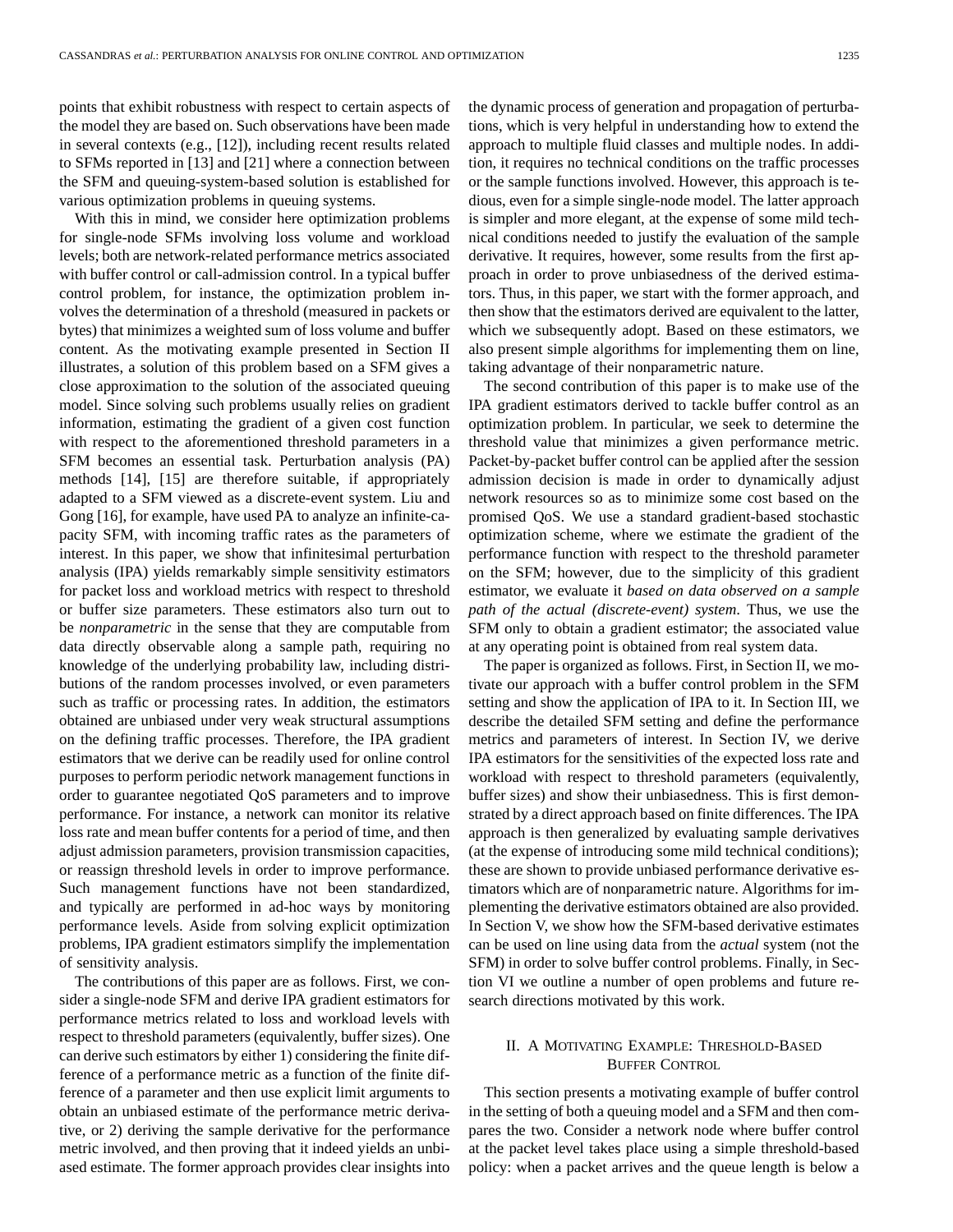

Fig. 1. Buffer control in a single node.

given amount  $C$ , it is accepted; otherwise, it is rejected. Let  $\overline{L}(C)$  denote the expected loss rate, i.e., the expected rate of packet overflow at steady state, and let  $\overline{Q}(C)$  denote the mean queue length when the threshold is  $C$ . We then define the cost function

$$
J(C) = \overline{Q}(C) + R \cdot \overline{L}(C)
$$
 (1)

where  $R$  is a penalty associated with rejecting a packet. Thus,  $J(C)$  captures the tradeoff between providing satisfactory service (low delay) and rejecting too many packets. Since, arguably, the notion of steady state is hard to justify in many networks, and since control decisions need to be made periodically or in response to apparent adverse network conditions, a more realistic performance measure is one where  $L(C)$  and  $Q(C)$  are replaced by  $L_T(C)$  and  $Q_T(C)$ , the expected loss rate and mean queue length, respectively, over the time-interval  $[0, T]$ . We then consider

$$
J_T(C) = \overline{Q}_T(C) + R \cdot \overline{L}_T(C) \tag{2}
$$

to be the cost function of interest. Care must be taken in defining the previous expectations over a finite time-horizon, since they generally depend on the initial conditions; for the time being, we shall assume that the queue is empty at time  $t = 0$ , and revisit this point later. Fig. 1 depicts the queuing system under consideration.

The packet arrival process is modeled as an ON–OFF source so that packets arrive at a peak rate  $\alpha$  during an ON period, followed by an OFF period during which no packets arrive. The packet processing rate is  $\beta$ . For the example used here and illustrated in Fig. 1, the number of arrivals in each ON period is geometrically distributed with parameter  $p = 0.05$  and arrival rate  $\alpha = 2$ ; the OFF period is exponentially distributed with parameter  $\mu = 0.1$ ; and the service rate is  $\beta = 1.01$ . Thus, the traffic intensity of the system is  $\alpha(1/\alpha p)/\beta((1/\alpha p) + (1/\mu)) = 0.99$ , where  $1/\alpha p$  is the average length of an ON period and  $1/\mu$  is the average length of an OFF period. The cost function  $J_T(C)$  in this problem is piecewise constant, hence gradient-based algorithms cannot be used. However, by exhaustively simulating this queuing system and averaging over 25 sample paths of length  $T = 100000$  time units and estimating  $J_T(C)$  over different discrete values of C, we obtained the curve labeled "DES" in Fig. 2, using a rejection penalty  $R = 50$ . One can see that the optimal threshold value in this example is  $C^* = 15$ .

Next, we adopt a simple SFM for the same system, treating packets as "fluid." During an ON period, the fluid volume in the buffer,  $x(t)$ , increases at rate  $\alpha - \beta$  (we assume  $\alpha > \beta$ ,



Fig. 2. Cost versus threshold comparison for DES and SFM.

otherwise there would be no buffer accumulation), while during an OFF period it decreases at a rate  $\beta$ . The cost function in this model is

$$
J_T^{SFM}(\theta) = \overline{Q}_T^{SFM}(\theta) + R \cdot \overline{L}_T^{SFM}(\theta)
$$
 (3)

where  $\theta \in \mathbb{R}^+$  is the threshold used to reject incoming fluid when the buffer fluid volume reaches level  $\theta$ . The corresponding expected loss rate and mean buffer fluid volume over the time-interval [0, T] are denoted by  $\overline{L}_T^{SFR}(\theta)$  and , respectively. Simulating this model under the same ON–OFF conditions as before over many values of  $\theta$ results in the curve labeled "SFM" in Fig. 2. The important observation is that the two optima are close, whereas the difference in the actual cost estimates can be substantial (especially for a lightly loaded system). In fact,  $\theta^* = 13$  and  $J_T^{SFRM}(13) = 17.073$ , as compared to  $J_T(13) = 18.127$  and the optimal  $J_T(C^*) = J_T(15) = 18.012$ .

Based on this observation, we are motivated to study means for efficiently identifying solutions to problems formulated in a SFM setting. It is still difficult to obtain analytical solutions, however, since expressions for  $\overline{Q}_T^{SFM}(\theta)$  and  $\overline{L}_T^{SFM}(\theta)$  are unavailable, unless the arrival and service processes in the actual system are very simple. Therefore, one needs to resort to iterative methods such as stochastic approximation algorithms (e.g., [17]), which are driven by estimates of the gradient of a cost function with respect to the parameters of interest.

In the case of the aforementioned simple buffer control problem, we are interested in estimating  $dJ_T/d\theta$  based on directly observed (simulated) data. We can then seek to obtain  $\theta^*$  such that it minimizes  $J_T(\theta)$  through an iterative scheme of the form

$$
\theta_{n+1} = \theta_n - \nu_n H_n(\theta_n, \omega_n^{SFM}), \qquad n = 0, 1, \dots \tag{4}
$$

where  $\{\nu_n\}$  is a step size sequence and  $H_n(\theta_n, \omega_n^{SFM})$  is an estimate of  $dJ_T/d\theta$  evaluated at  $\theta = \theta_n$  and based on information obtained from a sample path of the SFM denoted by  $\omega_n^{SFM}$ . However, as we will see, the simple form of  $H_n(\theta_n, \omega_n^{SFM})$  to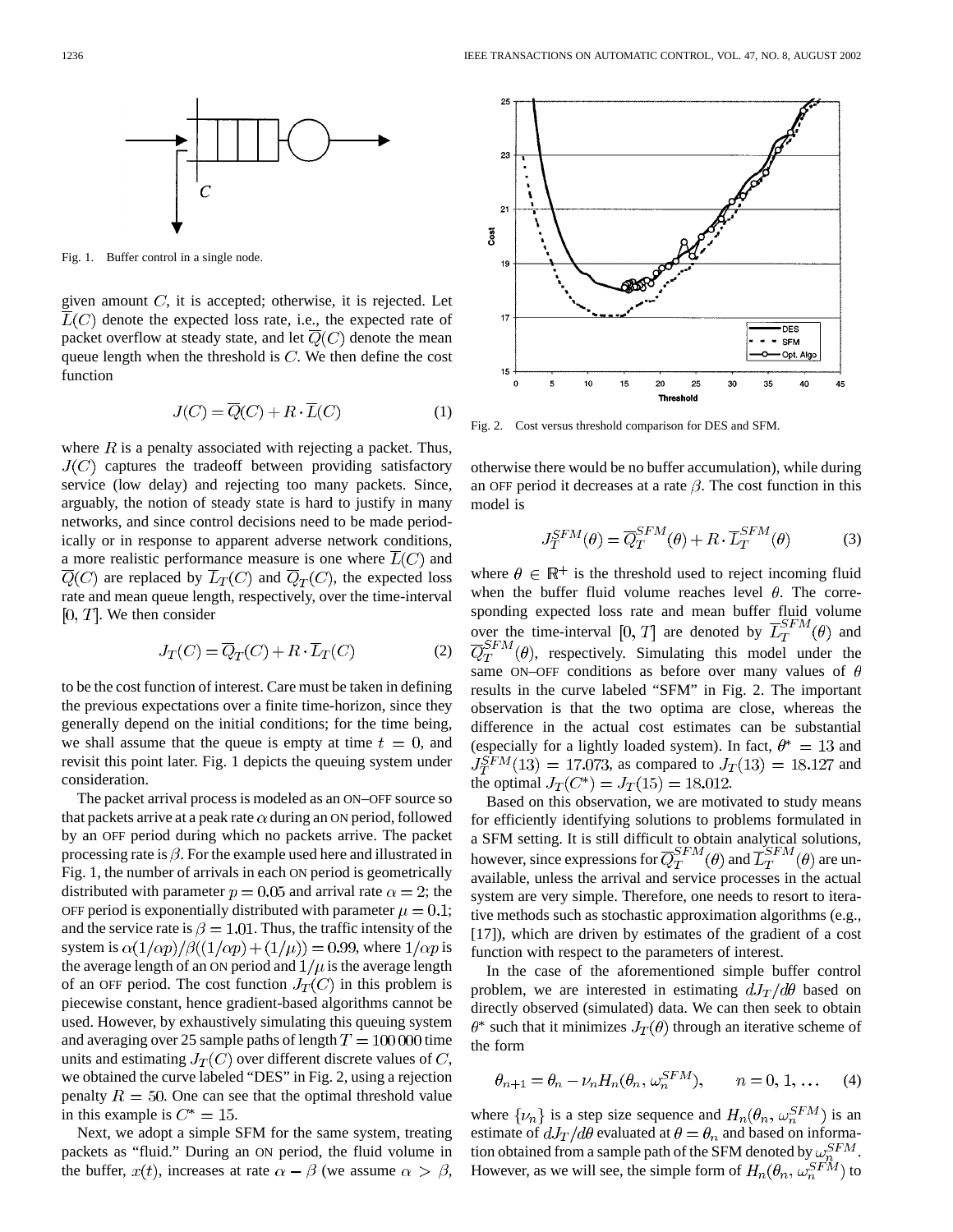

Fig. 3. The basic SFM.

be derived also enables us to apply the same scheme to the original discrete-event system

$$
C_{n+1} = C_n - \nu_n H_n(C_n, \omega_n^{DES}), \qquad n = 0, 1, ... \quad (5)
$$

where  $C_n$  is the threshold used for the  $n\text{th}$  iteration and  $\omega_n^{DES}$ is a sample path of the discrete event system. In other words, analyzing the SFM provides us with the *structure* of a gradient estimator whose actual value can be obtained based on data from the actual system. In Fig. 2, the curve labeled "Opt.Algo." corresponds to this process and illustrates how one can indeed recover the optimal threshold  $C^* = 15$ .

### III. SFM SETTING

The SFM setting is based on the fluid-flow worldview, where "liquid molecules" flow in a continuous fashion. The basic SFM, used in [11] and shown in Fig. 3, consists of a single-server (spigot) preceded by a buffer (fluid storage tank), and it is characterized by five stochastic processes, all defined on a common probability space  $(\Omega, \mathcal{F}, \mathcal{P})$  as follows:

- $\{\alpha(t)\}\$ : the input flow (inflow) rate to the SFM;
- $\{\beta(t)\}\$ : the service rate, i.e., the maximal fluid discharge rate from the server;
- $\{\delta(t)\}\$ : the output flow (outflow) rate from the SFM, i.e., the actual fluid discharge rate from the server;
- $\{x(t)\}\$ : the buffer occupancy or buffer content, i.e., the volume of fluid in the buffer;
- $\{\gamma(t)\}\$ : the overflow (spillover) rate due to excessive incoming fluid at a full buffer.

The previous processes evolve over a time interval  $[0, T]$  for a given fixed  $T > 0$ . The inflow process  $\{\alpha(t)\}\$ and the service-rate process  $\{\beta(t)\}\$ are assumed to be right-continuous piecewise constant, with  $0 \le \alpha_{\min} \le \alpha(t) \le \alpha_{\max} < \infty$  and  $0 \leq \beta_{\min} \leq \beta(t) \leq \beta_{\max} < \infty$ . Let  $\theta$  denote the size of the buffer, which is the variable parameter we will concentrate on for the purpose of IPA. The processes  $\{\alpha(t)\}\$ and  $\{\beta(t)\}\$ , along with the buffer size  $\theta$ , define the behavior of the SFM. In particular, they determine the buffer content,  $x(\theta; t)$ , the overflow rate  $\gamma(\theta; t)$ , and the output flow  $\delta(\theta; t)$ . The notational dependence on  $\theta$  indicates that we will analyze performance metrics as functions of the given  $\theta$ . We will assume that the real-valued parameter  $\theta$  is confined to a closed and bounded (compact) interval  $\Theta$ ; to avoid unnecessary technical complications, we assume that  $\theta > 0$  for all  $\theta \in \Theta$ .

The buffer content  $x(\theta; t)$  is determined by the following onesided differential equation:

$$
\frac{dx(\theta; t)}{dt^+} = \begin{cases} 0, & \text{if } x(\theta; t) = 0 \text{ and } \alpha(t) - \beta(t) \le 0\\ 0, & \text{if } x(\theta; t) = \theta \text{ and } \alpha(t) - \beta(t) \ge 0\\ \alpha(t) - \beta(t), & \text{otherwise} \end{cases}
$$
(6)

with the initial condition  $x(\theta; 0) = x_0$  for some given  $x_0$ ; for simplicity, we set  $x_0 = 0$  throughout the paper. The outflow rate  $\delta(\theta; t)$  is given by

$$
\delta(\theta; t) = \begin{cases} \beta(t), & \text{if } x(\theta; t) > 0 \\ \alpha(t), & \text{if } x(\theta; t) = 0 \end{cases}
$$
(7)

where we point out that if we allow  $\theta = 0$ , then  $\delta(\theta; t)$  =  $\min{\{\alpha(t), \beta(t)\}}$ . The overflow rate  $\gamma(\theta; t)$  is given by

$$
\gamma(\theta; t) = \begin{cases} \max\{\alpha(t) - \beta(t), 0\}, & \text{if } x(\theta; t) = \theta \\ 0, & \text{if } x(\theta; t) < \theta. \end{cases}
$$
 (8)

This SFM can be viewed as a dynamic system whose input consists of the two *defining* processes  $\{\alpha(t)\}\$ and  $\{\beta(t)\}\$ along with the buffer size  $\theta$ , its state is comprised of the buffer content process, and its output includes the outflow and overflow processes. The state and output processes are referred to as *derived* processes, since they are determined by the defining processes. Since the input sample functions (realizations) of  $\{\alpha(t)\}\$  and  $\{\beta(t)\}\$ are piecewise constant and right-continuous, the state trajectory  $x(\theta; t)$  is piecewise linear and continuous in t, and the output function  $\gamma(\theta; t)$  is piecewise constant. Moreover, the state trajectory can be decomposed into two kinds of intervals: *empty periods* and *busy periods*. Empty periods (EPs) are maximal intervals during which the buffer is empty, while busy periods (BPs) are supremal intervals during which the buffer is nonempty. Observe that during an EP the system is not necessarily idle since the server may be active; see (7). Note also that since  $x(\theta; t)$  is continuous in t, EPs are always closed intervals, whereas BPs are open intervals unless containing one of the end points 0 or T. The outflow process  $\{\delta(t)\}\$ becomes important in modeling networks of SFMs and it will not concern us any further here, since our interest in this paper lies in single-node systems.

Let  $\mathcal{L}(\theta)$ :  $\Theta \rightarrow \mathbb{R}$  be a random function defined over the underlying probability space  $(\Omega, \mathcal{F}, P)$ . Strictly speaking, we write  $\mathcal{L}(\theta, \omega)$  to indicate that this sample function depends on the sample point  $\omega \in \Omega$ , but will suppress  $\omega$  unless it is necessary to stress this fact. In what follows, we will consider two performance metrics, the *Loss Volume*  $L_T(\theta)$  and the *Cumulative Workload* (or just *Work*)  $Q_T(\theta)$ , both defined on the interval  $[0, T]$  via the following equations:

$$
L_T(\theta) = \int_0^T \gamma(\theta; t) dt
$$
 (9)

$$
Q_T(\theta) = \int_0^T x(\theta; t) dt
$$
 (10)

where, as already mentioned, we assume that  $x(\theta; 0) = 0$ . Observe that  $(1/T)E[L_T(\theta)]$  is the *expected loss rate* over the interval  $[0, T]$ , a common performance metric of interest (from which related metrics such as *loss probability* can also be derived). Similarly,  $(1/T)E[Q_T(\theta)]$  is the *expected buffer content* over  $[0, T]$ . We may then formulate optimization problems such as the determination of  $\theta^*$  that minimizes a cost function of the form

$$
J(\theta) = \frac{1}{T} E[Q_T(\theta)] + \frac{R}{T} E[L_T(\theta)] \equiv \frac{1}{T} J_Q(\theta) + \frac{R}{T} J_L(\theta)
$$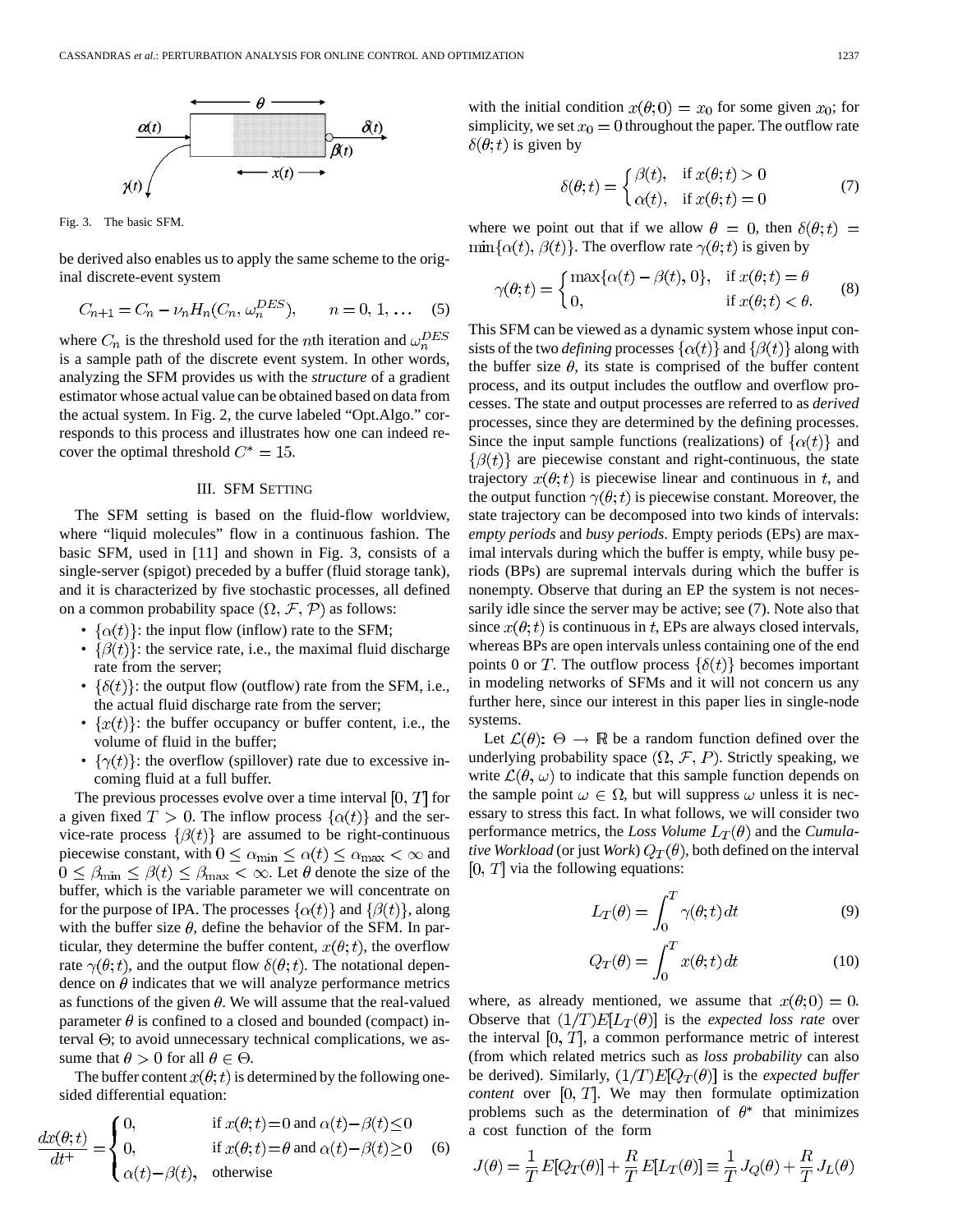where  $R$  represents a rejection cost due to overflow. In order to accomplish this task, we rely on estimates of  $dJ_L(\theta)/d\theta$ and  $dJ_{\Omega}(\theta)/d\theta$  provided by the sample derivatives  $dL_T(\theta)/d\theta$ and  $dQ_T(\theta)/d\theta$  for use in stochastic gradient-based schemes. Accordingly, the objective of the next section is the estimation of the derivatives of  $J_L(\theta)$  and  $J_Q(\theta)$ , which we will pursue through infinitesimal perturbation analysis (IPA) techniques [14], [15]. Henceforth, we shall use the "prime" notation to denote derivatives with respect to  $\theta$ , and will proceed to estimate the derivatives  $J'_L(\theta)$  and  $J'_O(\theta)$ . The corresponding sample derivatives are denoted by  $L'_{T}(\theta)$  and  $Q'_{T}(\theta)$ , respectively.

#### IV. IPA WITH RESPECT TO BUFFER SIZE OR THRESHOLD

As already mentioned, we will concentrate on the buffer size  $\theta$  in the SFM previously described or, equivalently, a threshold parameter used for buffer control. We assume that the processes  $\{\alpha(t)\}\$ and  $\{\beta(t)\}\$ are independent of  $\theta$  and of the buffer content. Thus, we consider network settings operating with protocols such as ATM and UDP, but not TCP. Our objective is to estimate the derivatives  $J'_{L}(\theta)$  and  $J'_{O}(\theta)$  through the sample derivatives  $L'_T(\theta)$  and  $Q'_T(\theta)$  which are commonly referred to as infinitesimal perturbation analysis (IPA) estimators; comprehensive discussions of IPA and its applications can be found in [14] and [15]. The IPA derivative-estimation technique computes  $L'_T(\theta)$  and  $Q'_T(\theta)$  along an observed sample path  $\omega$ . An IPA-based estimate  $\mathcal{L}'(\theta)$  of a performance metric derivative  $dE[\mathcal{L}(\theta)]/d\theta$  is *unbiased* if  $dE[\mathcal{L}(\theta)]/d\theta = E[\mathcal{L}'(\theta)]$ . Unbiasedness is the principal condition for making the application of IPA practical, since it enables the use of the sample (IPA) derivative in control and optimization methods that employ stochastic gradient-based techniques.

We consider sample paths of the SFM over  $[0, T]$ . For a fixed  $\theta \in \Theta$ , the interval [0, T] is divided into alternating EPs and BPs. Suppose there are K busy periods denoted by  $\mathcal{B}_k$ ,  $k =$  $1, \ldots, K$ , in increasing order. Then, by (9) and (10), the sample performance functions assume the following form:

$$
L_T(\theta) = \sum_{k=1}^K \int_{\mathcal{B}_k} \gamma(\theta; t) dt \tag{11}
$$

$$
Q_T(\theta) = \sum_{k=1}^K \int_{\mathcal{B}_k} x(\theta; t) dt.
$$
 (12)

As mentioned earlier, the processes  $\{\alpha(t)\}\$ and  $\{\beta(t)\}\$ are assumed piecewise constant. This implies that, w.p. 1, there exist a random integer  $N(T) > 0$  and an increasing sequence of time points  $0 = t_0 < t_1 < \cdots < t_{N(T)} < t_{N(T)+1} = T$ , generally dependent upon the sample path  $\omega$ , such that  $t_i$  is a jump (discontinuity) point of  $\alpha(t) - \beta(t)$ ; clearly,  $\alpha(t) - \beta(t)$  is continuous at all points other than  $t_0, \ldots, t_{N(T)}$ . We will assume that  $N(T)$  has a finite expectation, i.e.,  $E[N(T)] < \infty$ .

Viewed as a discrete-event system, an *event* in a sample path of the SFM may be either *exogenous* or *endogenous*. An exogenous event is a jump in either  $\{\alpha(t)\}$  or  $\{\beta(t)\}\)$ . An endogenous event is defined to occur when the buffer becomes full or empty.

We note that the times at which the buffer *ceases to be* full or empty are locally independent of  $\theta$ , because they correspond to a change of sign in the difference function  $\alpha(t) - \beta(t)$  (by a random function  $f(\theta)$  being "locally independent" of  $\theta$  we mean that for a given  $\theta$  there exists  $\Delta \theta > 0$  such that for every  $\overline{\theta} \in (\theta - \Delta\theta, \theta + \Delta\theta)$ , w.p. 1  $f(\overline{\theta}) = f(\theta)$ , where  $\Delta\theta$  may depend on both  $\theta$  and on the sample path). Thus, given a BP  $\mathcal{B}_k$ , its starting point is one where the buffer ceases to be empty and is therefore locally independent of  $\theta$ , while its end point generally depends on  $\theta$ . Denoting these points by  $\xi_k$  and  $\eta_k(\theta)$  we express  $B_k$  as

$$
\mathcal{B}_k = (\xi_k, \eta_k(\theta)), \qquad k = 1, \dots, K
$$

for some random integer  $K$ . The BPs can be classified according to whether some overflow occurs during them or not. Thus, we define the random set

$$
\Phi(\theta) := \{k \in \{1, ..., K\} : x(t) = \theta,
$$
  

$$
\alpha(t) - \beta(t) > 0 \text{ for some } t \in (\xi_k, \eta_k(\theta))\}.
$$

For every  $k \in \Phi(\theta)$ , there is a (random) number  $M_k \geq 1$  of *overflow periods* in  $\mathcal{B}_k$ , i.e., intervals during which the buffer is full and  $\alpha(t) - \beta(t) > 0$ . Let us denote these overflow periods by  $\mathcal{F}_{k,m}$ ,  $m = 1, \ldots, M_k$ , in increasing order and express them as  $\mathcal{F}_{k,m} = [u_{k,m}(\theta), v_{k,m}], \quad k = 1, ..., K$ . Observe that the starting time  $u_{k,m}(\theta)$  generally depends on  $\theta$ , whereas the ending time  $v_{k,m}$  is locally independent of  $\theta$ , since it corresponds to a change of sign in the difference function  $\alpha(t) - \beta(t)$ , which has been assumed independent of  $\theta$ . Finally let

$$
B(\theta) = |\Phi(\theta)| \tag{13}
$$

where  $\lvert \cdot \rvert$  denotes the cardinality of a set, i.e.,  $B(\theta)$  is the number of BPs in  $[0, T]$  during which some overflow is observed. To summarize, the following points hold true.

- There are K busy periods in [0, T], with  $\mathcal{B}_k$  =  $(\xi_k, \eta_k(\theta)), \quad k = 1, \ldots, K.$
- $k \in \Phi(\theta)$  iff some overflow occurs during  $\mathcal{B}_k$ ; we set  $B(\theta) = |\Phi(\theta)|.$
- For each  $k \in \Phi(\theta)$ , there are  $M_k$  overflow periods in  $\mathcal{B}_k$ , i.e.,  $\mathcal{F}_{k,m} = [u_{k,m}(\theta), v_{k,m}], m = 1, ..., M_k.$

A typical sample path is shown in Fig. 4, where  $K = 3$ ,  $\Phi = \{1, 3\}, M_1 = 2, M_2 = 0, \text{ and } M_3 = 1.$ 

As mentioned in Section I, we present two ways of deriving IPA estimators: 1) by evaluating the finite differences  $\Delta L_T(\theta)$ and  $\Delta Q_T(\theta)$  as functions of  $\Delta \theta$ , obtaining left and/or right sample derivatives (depending on whether  $\Delta \theta < 0$  or  $\Delta \theta > 0$ ), taking limits as  $\Delta\theta \rightarrow 0$ , and finally exploring if they yield unbiased estimates of  $J'_L(\theta)$  and  $J'_Q(\theta)$ ; or 2) by explicitly evaluating  $L'_T(\theta)$  and  $Q'_T(\theta)$ , which requires some additional technical assumptions. We will first proceed with the former approach and consider only the loss volume metric  $L_T(\theta)$ ; the analysis for  $Q_T(\theta)$  is similar, though a bit more involved (see also [18]). In pursuing this approach, we will also derive some results that will be used to establish the unbiasedness of the estimators  $L'_T(\theta)$  and  $Q'_T(\theta)$  obtained through the latter approach.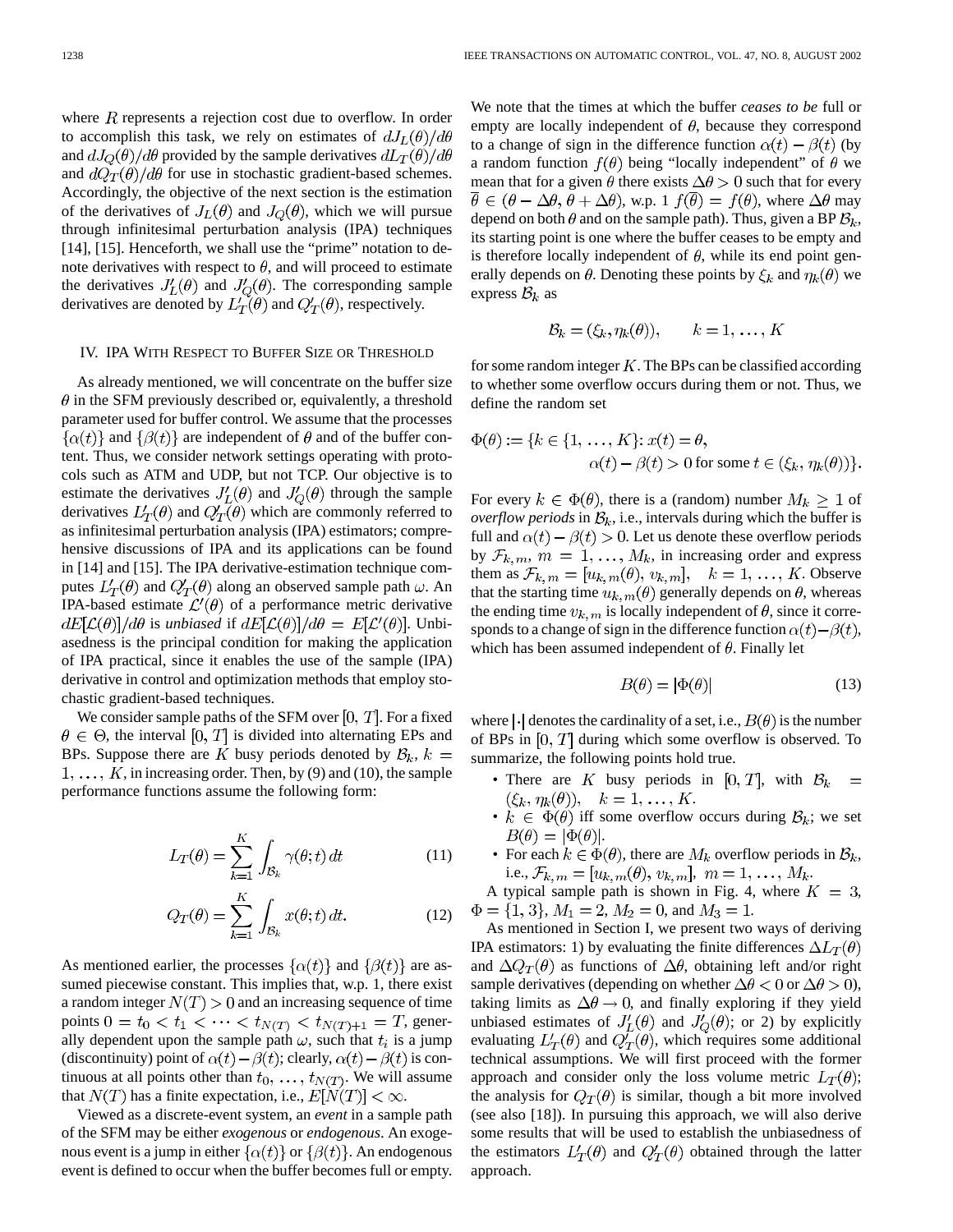

Fig. 4. A typical sample path of a SFM.

#### *A. IPA Using Finite Difference Analysis*

The stochastic component of the SFM manifests itself in the duration of the intervals defined by exogenous event occurrences corresponding to jumps in either  $\alpha(t)$  or  $\beta(t)$ . Let  $\{A_i\}, i = 1, 2, \ldots$ , be the point process defined by these exogenous event times. For convenience, let  $\alpha_i$  and  $\beta_i$  denote the (constant) inflow rate and service rate, respectively, over the interval  $[A_i, A_{i+1})$ . Note that we do not impose any restrictions on the probability law of the intervals defined by these events.

The main result of this section is to show that the sample derivative  $L'_T(\theta)$ , i.e., the sensitivity of the loss volume with respect to  $\theta$ , is given by  $-B(\theta)$ , and that this is an unbiased estimator of  $J'_L(\theta)$ . Recall that  $B(\theta)$  is simply the count of busy periods in which at least one overflow period is observed. Moreover, this remarkably simple estimator is independent of any assumptions on the traffic process or service process, as well as of the rates involved and even  $\theta$ , i.e., it is *nonparametric*.

The starting point in IPA is to consider a *nominal* sample path under some buffer size (equivalently, admission threshold)  $\theta$  and a *perturbed* sample path resulting from perturbing  $\theta$  by  $\Delta\theta$ , while keeping the realizations of the processes  $\{\alpha(t)\}\$ and  $\{\beta(t)\}\$  unchanged, hence, leaving  $\{A_i\}, i = 1, 2, \ldots$ , unchanged. For simplicity, we limit ourselves to the case where  $\Delta\theta > 0$ , leading to an estimate of the right sample derivative of  $L_T(\theta)$ ; the case where  $\Delta \theta < 0$  is similar, leading to an estimate of the left sample derivative of  $L_T(\theta)$ . We then define

$$
\Delta x_i(\theta, \Delta \theta) = x_i(\theta + \Delta \theta) - x_i(\theta)
$$

where  $x_i(\theta)$  denotes the nominal sample buffer content at time  $A_i$  and  $x_i(\theta + \Delta\theta)$  denotes the perturbed sample buffer content at the same time. Similarly, we define perturbations for some additional sample path quantities as follows. First, setting  $A_0 =$  $0, let$ 

$$
L_i(\theta) = \int_{A_{i-1}}^{A_i} \gamma(\theta; t) dt, \qquad i = 1, 2, ... \qquad (14)
$$

be the total loss volume observed over an interevent interval  $[A_{i-1}, A_i]$ , and define

$$
\Delta L_i(\theta, \Delta \theta) = L_i(\theta + \Delta \theta) - L_i(\theta). \tag{15}
$$

In addition, let

$$
y_{i+1}(\theta) = x_i(\theta) + (\alpha_i - \beta_i)[A_{i+1} - A_i]
$$
 (16)

and note that  $(\alpha_i - \beta_i)[A_{i+1} - A_i]$  is simply the amount of change in the buffer content from time  $A_i$  to time  $A_{i+1}$ . Therefore,  $y_{i+1}(\theta)$  is the queue content obtained at time  $A_{i+1}$  if the queue were allowed to become negative or to exceed  $\theta$ . We may then define

$$
\Delta y_i(\theta, \Delta \theta) = y_i(\theta + \Delta \theta) - y_i(\theta).
$$

Finally, we define a perturbation in the ending time of a BP as

$$
\Delta \eta_k(\theta, \Delta \theta) = \eta_k(\theta + \Delta \theta) - \eta_k(\theta), \qquad k = 1, 2, \dots
$$

For notational simplicity, we shall henceforth suppress the arguments of all quantities  $\Delta x_i$ ,  $\Delta y_i$ ,  $\Delta L_i$ ,  $\Delta \eta_k$ .

Consider a typical BP  $\mathcal{B}_k$ , and all possible events that can take place in it, so as to determine how associated perturbations are either generated (due to  $\Delta\theta$ ) or propagated from the previous event. The  $k$ th busy period is initiated by an exogenous event at time  $\xi_k = A_i$ , for some i, such that  $\alpha_i - \beta_i > 0$ , and let us assume that  $\Delta x_i = 0$ . Regarding the next exogenous event at time  $A_{i+1}$  there are two possible cases to consider:

*Case I:*  $y_{i+1}(\theta) \leq \theta$ . In this case,  $y_{i+1}(\theta)$  is given by (16) and we have [see also Fig. 5(a)]

$$
x_{i+1}(\theta) = y_{i+1}(\theta)
$$

$$
L_i(\theta) = 0.
$$

Clearly,  $\Delta x_{i+1} = \Delta y_{i+1} = \Delta L_{i+1} = 0$ .

*Case II:*  $y_{i+1}(\theta) > \theta$ . In this case, the queue content in the perturbed path can increase beyond  $\theta$  up to the perturbed value  $\theta + \Delta\theta$ . Then, as also seen in Fig. 5(b)

$$
\Delta x_{i+1} = \Delta \theta \tag{17}
$$

$$
\Delta L_{i+1} = -\Delta \theta \tag{18}
$$

provided that  $\Delta\theta$  is such that  $0 < \Delta\theta \leq y_{i+1}(\theta) - \theta$ . To consider the case where  $\Delta \theta > y_{i+1}(\theta) - \theta$ , let the length of the overflow period in the nominal path be  $F_i$  and note that

$$
F_i = \frac{y_{i+1} - \theta}{\alpha_i - \beta_i}.
$$

Thus, if  $\Delta \theta > y_{i+1}(\theta) - \theta = (\alpha_i - \beta_i) F_i$ , then it is easy to see that the shaded area in Fig. 5(b) reduces to a triangle with area  $(1/2)(\alpha_i - \beta_i)F_i^2$ . We then get

$$
\Delta x_{i+1} = (\alpha_i - \beta_i) F_i \tag{19}
$$

$$
\Delta L_{i+1} = -(\alpha_i - \beta_i) F_i. \tag{20}
$$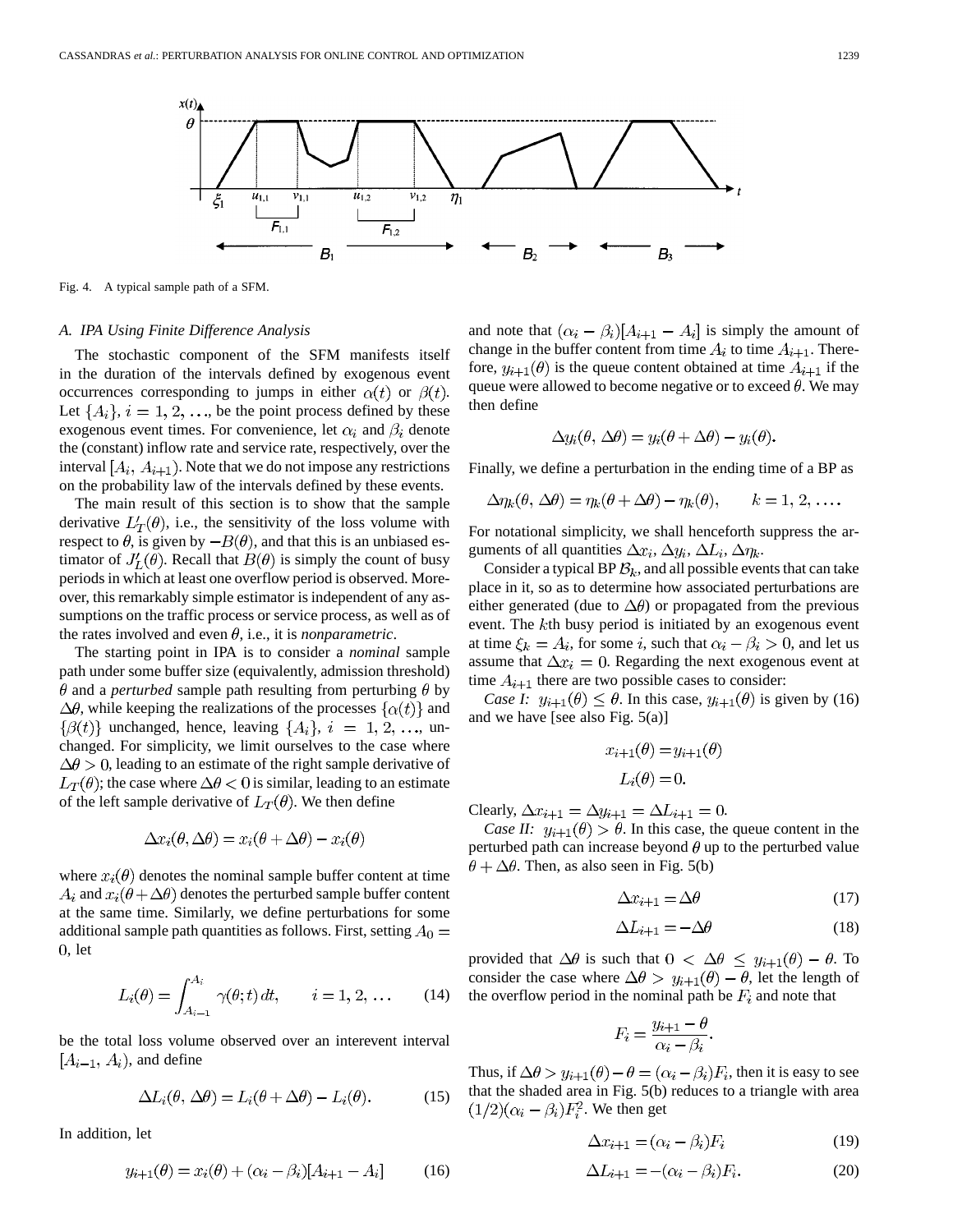

Fig. 5. (a) Case I: No perturbation generation  $(y_{i+1}(\theta) \le \theta)$ . (b) Case II: Perturbation generation for  $0 < \Delta \theta \leq y_{i+1}(\theta) - \theta$ .

Using the standard notation  $[x]^+$  = max(x, 0), we can combine  $(17)$  and  $(18)$  with  $(19)$  and  $(20)$  to write

$$
\Delta x_{i+1} = \Delta \theta - [\Delta \theta - (\alpha_i - \beta_i) F_i]^+
$$
 (21)

$$
\Delta L_{i+1} = -\Delta \theta + [\Delta \theta - (\alpha_i - \beta_i) F_i]^+.
$$
 (22)

Equations (21) and (22) capture the perturbation *generation* process due to  $\Delta\theta$ . The next step is to study how perturbations can be *propagated*, assuming the general situation  $\Delta x_i \geq 0$ . Doing so leads to the following result, which describes the complete queue content perturbation dynamics and establishes bounds for  $\Delta x_i$ .

*Lemma 1:* For all  $i = 1, 2, \ldots$ 

$$
0 \le \Delta x_i \le \Delta \theta \tag{23}
$$

and

 $\Delta x_{i+1}$ 

$$
= \begin{cases} [\Delta x_i - (\beta_i - \alpha_i)I_i]^+, & \text{if } \alpha_i - \beta_i < 0\\ \Delta \theta - [\Delta \theta - \Delta x_i - (\alpha_i - \beta_i)F_i]^+, & \text{if } \alpha_i - \beta_i \ge 0 \end{cases}
$$
 (24)

where  $I_i$  is the length of an EP ending at  $A_{i+1}$  with  $I_i = 0$  if no such period exists, and  $F_i$  is the length of an overflow period ending at  $A_{i+1}$  with  $F_i = 0$  if no such period exists.

*Proof:* See the Appendix.

An immediate consequence of Lemma 1 is that a queue content perturbation may propagate across busy periods depending on the length of the EP separating these busy periods. This is because  $\Delta x_{i+1} = [\Delta x_i - (\beta_i - \alpha_i)I_i]^+ \geq 0$  when an event occurs at time  $A_{i+1}$  that ends an EP of length  $I_i$ . Moreover, recalling that the endpoints of busy periods are denoted by  $\eta_k(\theta)$ ,  $k = 1, 2, \ldots$ , the perturbation in  $\eta_k(\theta)$  can be easily obtained by noticing in Fig. 8(a) [Case 1.2) in the proof of Lemma 1] that

$$
\Delta \eta_k(\theta) = \frac{\Delta \theta}{\beta_i - \alpha_i} \tag{25}
$$

provided that  $\Delta \theta \leq (\beta_i - \alpha_i)I_i$ , where  $\alpha_i$  and  $\beta_i$  are the inflow rate and service rate at the time the BP ends. To account for the fact that the k<sup>th</sup> BP may contain an overflow interval of length  $F_i$  with  $\Delta \theta > (\alpha_i - \beta_i)F_i + \Delta x_i$ ,  $\Delta \theta$  in (25) can be replaced by  $\Delta\theta - [\Delta\theta - \Delta x_i - (\alpha_i - \beta_i)F_i]^+ \leq \Delta\theta$  in view of (24). If, on the other hand,  $\Delta\theta > (\beta_i - \alpha_i)I_i$ , then the kth and  $(k+1)$ th busy periods are merged, which implies that  $\Delta \eta_k(\theta)$  includes the entire length of the  $(k + 1)$ th busy period.

Next, we identify bounds for  $\Delta L_i$  (a generalization of the bounds for  $\Delta x_i$  and  $\Delta L_i$  can also be found in [11]).

*Lemma 2:* For all  $i = 1, 2, \ldots$ 

$$
-\Delta\theta \le \Delta L_i \le 0. \tag{26}
$$

*Proof:* See the Appendix.

Recall that if at least one overflow period is observed in the kth BP, then  $k \in \Phi(\theta)$ . Making use of the standard indicator function  $\mathbf{1}[k \in \Phi(\theta)] = 1$  if  $k \in \Phi(\theta)$  and zero otherwise, we have the following result, which allows us to characterize the cumulative loss perturbation at the end of a BP, which we will denote by  $\Lambda_k(\Delta\theta)$ ,  $k = 1, \ldots, K$ .

*Lemma 3:* Consider a BP  $\mathcal{B}_k = (\xi_k, \eta_k(\theta))$  with  $\xi_k = A_j$ ,  $\Delta x_j = 0$ , and  $A_m < \eta_k(\theta) \le A_{m+1}$ . Assuming  $\Delta \theta - \Delta x_i$  –  $(\alpha_i - \beta_i)F_i \leq 0$  for all  $i = j, ..., m$ , the cumulative loss perturbation at the end of this busy period is

$$
\Lambda_k(\Delta \theta) = -\Delta \theta \mathbf{1}[k \in \Phi(\theta)], \qquad k = 1, \dots, K. \tag{27}
$$

*Proof:* See the Appendix.

In simple terms, the loss perturbation depends *only* on the presence of an overflow within the observed busy period and not their number. It is noteworthy that this perturbation does not explicitly depend on any values that  $\alpha(t)$  or  $\beta(t)$  may take or the nature of the stochastic processes involved. Considering Lemma 3, note that it allows us to analyze all busy periods separately and accumulate loss perturbations at the end of the sample path over all busy periods observed; this, however, is contingent on the fact that  $\Delta x_i = 0$  when a BP starts with an exogenous event at  $A_i$ . On the other hand, we saw that a consequence of Lemma 1 is  $\Delta x_{i+1} = [\Delta x_i - (\beta_i - \alpha_i)I_i]^+$  following an EP of length  $I_i$ , i.e., the buffer content perturbation may not be zero when a BP starts, depending on the length of the EP separating it from the preceding BP.

We can now derive an unbiased derivative estimate for our performance metric by establishing the following result.

*Theorem 4:* The (right) derivative of the expected loss,  $E[L_T(u)]$ , is given by

$$
\frac{dE[L_T(\theta)]}{d\theta} = -E\left[\sum_{k=1}^K \mathbf{1}[k \in \Phi(\theta)]\right] = -E[B(\theta)] \quad (28)
$$

where  $K$  is the (random) number of busy periods contained in  $[0, T]$ , including a possibly incomplete last busy period.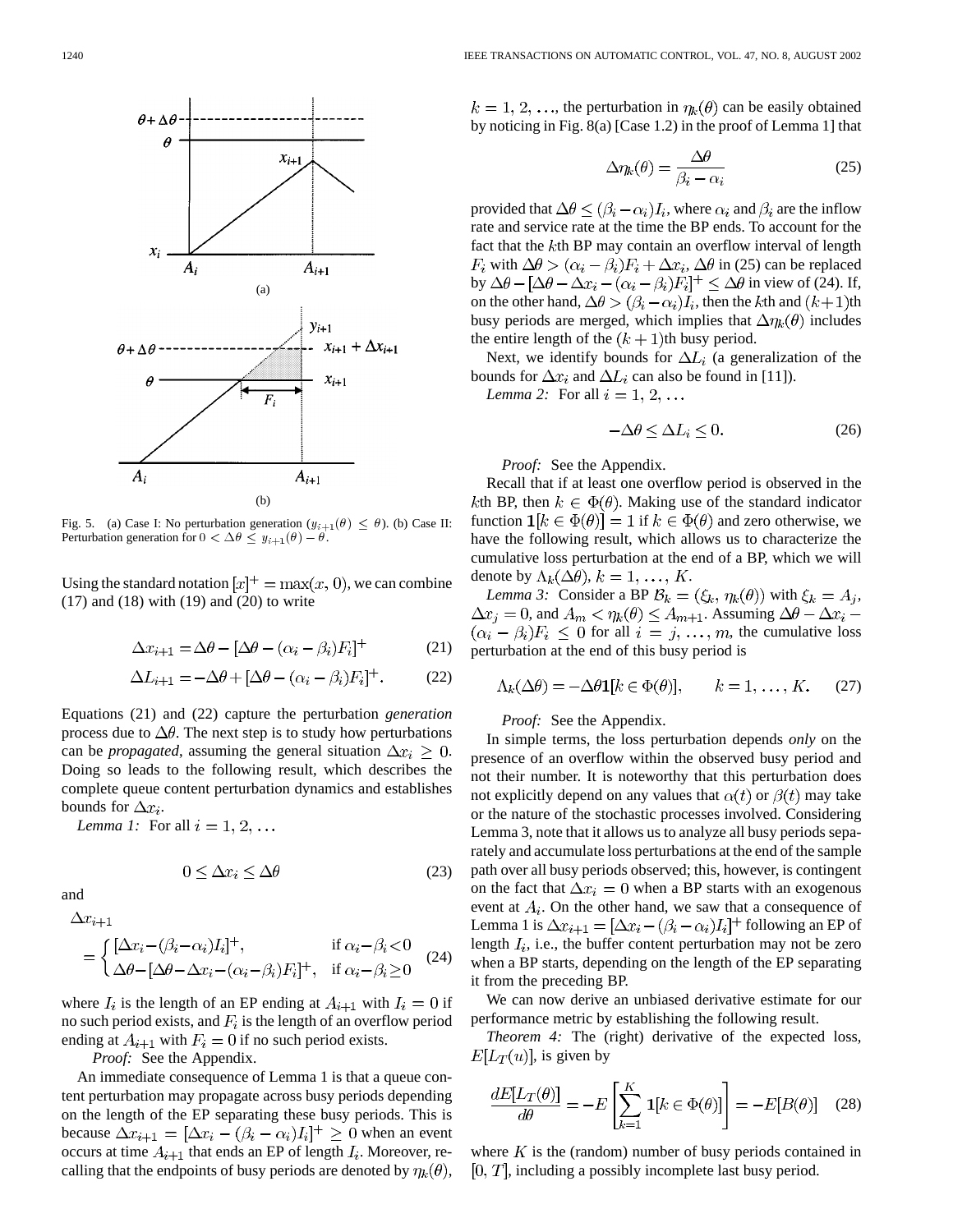*Proof:* We have

$$
\frac{dE[L_T(\theta)]}{d\theta} = \lim_{\Delta\theta \to 0} \frac{1}{\Delta\theta} E[\Delta L_T(\theta)]
$$

$$
= \lim_{\Delta\theta \to 0} \frac{1}{\Delta\theta} E\left[\sum_{k=1}^K \Lambda_k(\Delta\theta)\right]
$$

where  $\Lambda_k(\Delta\theta) = -\Delta\theta \mathbf{1}[k \in \Phi(\theta)]$  from Lemma 3, provided  $\Delta\theta - \Delta x_i - (\alpha_i - \beta_i)F_i \leq 0$  for all  $A_i \in [0, T]$ . It follows that

$$
\frac{dE[L_T(\theta)]}{d\theta} = -E\left[\sum_{k=1}^K \mathbf{1}[k \in \Phi(\theta)]\right] = -E[B(\theta)]
$$

where we have used the definition in (13).

If  $\Delta\theta - \Delta x_i - (\alpha_i - \beta_i)F_i > 0$  for some  $A_i \in [0, T]$ , then the only additional effect comes from  $\Delta L_{i+1} = -(\alpha_i - \beta_i)F_i < 0$ in (53). Then, consider

$$
E[-(\alpha_i - \beta_i)F_i | \Delta \theta - \Delta x_i > (\alpha_i - \beta_i)F_i]
$$
  
= 
$$
\int_0^{\Delta \theta - \Delta x_i} -xf(x) dx
$$

where  $f(\cdot)$  is the conditional pdf of  $(\alpha_i - \beta_i)F_i$  given  $\Delta\theta$  –  $\Delta x_i > (\alpha_i - \beta_i)F_i$ , and let  $f(\cdot) \leq c < \infty$ . Recalling that  $0 \leq \Delta x_i \leq \Delta \theta$  from Lemma 1, we get

$$
\int_0^{\Delta \theta - \Delta x_i} -xf(x) dx \ge \int_0^{\Delta \theta} -xf(x) dx
$$

$$
\ge \int_0^{\Delta \theta} -\Delta \theta f(x) dx
$$

$$
\ge \Delta \theta \int_0^{\Delta \theta} -c dx = -c(\Delta \theta)^2
$$

and it follows that

$$
E[-(\alpha_i - \beta_i)F_i] \ge -c(\Delta \theta)^2. \tag{29}
$$

The cumulative loss perturbation due to events such that  $\Delta L_{i+1} = -(\alpha_i - \beta_i)F_i$  is bounded from below by

$$
\sum_{i=1}^{N(T)} -(\alpha_i - \beta_i)F_i
$$

where  $F_i$  is the length of an overflow interval after the *i*th exogenous event, with  $F_i = 0$  if no such overflow interval is present, and  $N(T)$  is the total number of exogenous events in [0, T]. This cumulative loss perturbation is also bounded from above by zero, since  $\Delta L_i \leq 0$  from Lemma 2. Using (29), we get, given some  $N(T)$ 

$$
\lim_{\Delta \theta \to 0} \frac{1}{\Delta \theta} E\left[\sum_{i=1}^{N(T)} - (\alpha_i - \beta_i) F_i\right] \ge \lim_{\Delta \theta \to 0} \frac{1}{\Delta \theta} \sum_{i=1}^{N(T)} -c(\Delta \theta)^2
$$

$$
= \lim_{\Delta \theta \to 0} [-c\Delta \theta N(T)]
$$

and

$$
\lim_{\Delta\theta\to 0}[-c\Delta\theta]E[N(T)]=0
$$

where, by assumption,  $E[N(T)] < \infty$ . This completes the proof.

An immediate implication of this theorem is that  $-B(\theta)$  is an unbiased estimator of  $dE[L_T(\theta)]/d\theta$ 

$$
\left[\frac{dE[L_T(\theta)]}{d\theta}\right]_{est} = -B(\theta). \tag{30}
$$

This estimator is extremely simple to implement: (30) is merely a counter of all busy periods observed in  $[0, T]$  in which at least one overflow takes place. Again, no knowledge of the traffic or processing rates is required, nor does (30) depend on the nature of the random processes involved.

Using the aformentioned finite-difference approach, it is also possible to derive an unbiased estimator for  $dE[Q_T(\theta)]/d\theta$  (see [18]), but it is considerably more tedious; we will see how to derive the same estimator in the next section by simpler means. Finally, note that (28) was derived using  $\Delta\theta > 0$ ; thus, the analysis has to be repeated for  $\Delta \theta < 0$  in order to evaluate the left sample derivative, and, although this does not present any conceptual difficulties, it adds to the tediousness of the finite difference analysis we have pursued thus far.

#### *B. IPA Using Sample Derivatives*

In this section, we derive explicitly the sample derivatives  $L'_T(\theta)$  and  $Q'_T(\theta)$  of the loss volume and work, defined in (11) and (12), respectively. We then show that they provide unbiased estimators of the expected loss volume sensitivity  $dE[L_T(\theta)]/d\theta$  and the expected work sensitivity  $dE[Q_T(\theta)]/d\theta.$ 

Since we are concerned with the sample derivatives  $L'_T(\theta)$ and  $Q'_T(\theta)$ , we have to identify conditions under which they exist. Observe that any endogenous event time (a time point when the buffer becomes full or empty) is generally a function of  $\theta$ ; see also (6). Denoting this point by  $t(\theta)$ , the derivative  $t'(\theta)$  exists as long as  $t(\theta)$  is not a jump point of the difference process  $\{\alpha(t) - \beta(t)\}\)$ . Recall that the times at which the buffer ceases to be full or empty are locally independent of  $\theta$ , because they correspond to a change-of-sign of the difference sample function  $\alpha(t) - \beta(t)$ , which does not depend on  $\theta$ . Excluding the possibility of the simultaneous occurrence of two events, the only situation preventing the existence of the sample derivatives  $L'_T(\theta)$  and  $Q'_T(\theta)$  involves an interval during which  $x(t) = \theta$  and  $\alpha(t) - \beta(t) = 0$ , as seen in (8); in this case, the one-sided derivatives of  $L_T(\theta)$  and  $Q_T(\theta)$  exist and can be obtained with the approach of the previous section. In order to keep the analysis simple, we will focus only on the differentiable case. Therefore, the analysis that follows rests on the following technical conditions.

*Assumption 1:*

- a) W.p. 1,  $\alpha(t) \beta(t) \neq 0$ .
- b) For every  $\theta \in \Theta$ , w.p. 1, no two *events* may occur at the same time.

*Remark:* We stress the fact that the aforementioned conditions for ensuring the existence of the sample derivatives  $L'_{\mathcal{T}}(\theta)$ and  $Q'_T(\theta)$  are very mild. Part b) is satisfied whenever the cumulative distribution functions (cdfs) (or conditional cdfs) characterizing the intervals between exogenous event occurrences are continuous. For example, in the simple case where  $\beta(t) = \beta$ and  $\alpha(t)$  can only take two values, 0 and  $\alpha > \beta$ , suppose that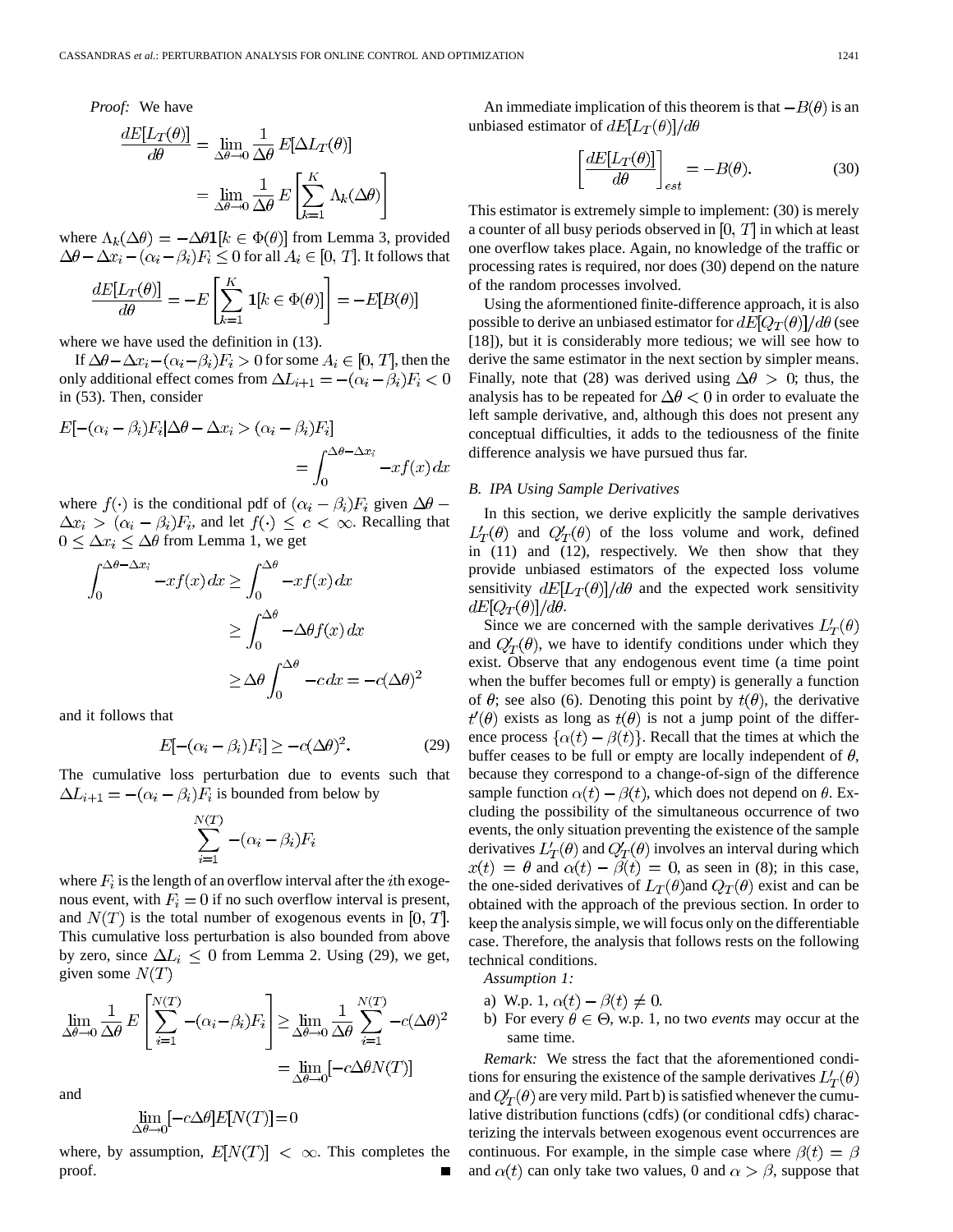the inflow process switches from  $\alpha$  to 0 after  $\theta/(\alpha - \beta)$  time units w.p. 1. The buffer then becomes full exactly when an exogenous event occurs, and the loss volume sample function experiences a discontinuity w.p. 1. Such situations can only arise for a small-finite subset of  $\Theta$  (for which one can still calculate either the left or right derivatives) and they are of limited practical consequence.

We next derive the IPA derivatives of  $L_T(\theta)$  and  $Q_T(\theta)$ . Recall that  $B(\theta) = |\Phi(\theta)|$ , i.e., the number of BPs containing at least one overflow period.

*Theorem 5:* For every  $\theta \in \Theta$ 

$$
L'_T(\theta) = -B(\theta). \tag{31}
$$

*Proof:* Recalling that  $\mathcal{B}_k = (\xi_k, \eta_k(\theta))$ , we have, from (11)

$$
L_T(\theta) = \sum_{k \in \Phi(\theta)} \int_{\xi_k}^{\eta_k(\theta)} \gamma(\theta; t) dt \tag{32}
$$

which after differentiation yields

$$
L'_T(\theta) = \sum_{k \in \Phi(\theta)} \frac{d}{d\theta} \int_{\xi_k}^{\eta_k(\theta)} \gamma(\theta; t) dt.
$$
 (33)

Note that the derivative in (33) is taken along a sample path. The set  $\Phi(\theta)$ , though depending on  $\theta$ , can be viewed as a constant for the purpose of taking the derivative. The reason is that, by virtue of Assumption 1b), it is locally independent of  $\theta$ , similarly to the endogenous event times discussed in the first part of Section IV (i.e., for every fixed  $\theta$ , w.p. 1 there exists  $\Delta \theta > 0$ , such that, for every  $\overline{\theta} \in [\theta - \Delta \theta, \theta + \Delta \theta], \Phi(\overline{\theta}) = \Phi(\theta)$ ; although this  $\Delta\theta$  generally depends on the given sample path, our derivative is taken along a specific sample path, hence, (33) is justified).

Next, we focus on a particular  $\mathcal{B}_k$  with  $k \in \Phi(\theta)$  and we shall suppress the index  $k$  to simplify the notation. Accordingly, the BP in question is denoted by  $\mathcal{B} = (\xi, \eta(\theta))$ , and there are  $M \geq 1$  overflow periods in B, denoted by  $\mathcal{F}_m = [u_m(\theta), v_m],$  $m = 1, \ldots, M$ . A typical scenario is depicted in Fig. 4, where in the first BP we have  $M = 2$ . The loss volume over  $\beta$  is given by the function

$$
\lambda(\theta) = \int_{\xi}^{\eta(\theta)} \gamma(\theta; t) dt.
$$
 (34)

We next prove that

$$
\lambda'(\theta) = -1\tag{35}
$$

from which (31) immediately follows in view of (32)–(34). From the definition of  $\gamma(\theta; t)$  in (8), we can rewrite (34) as

$$
\lambda(\theta) = \sum_{m=1}^{M} \int_{u_m(\theta)}^{v_m} [\alpha(t) - \beta(t)] dt.
$$
 (36)

Since the points  $u_m(\theta)$ ,  $m = 1, \ldots, M$ , and the jump points of  $\alpha(t) - \beta(t)$  constitute *events*, and since w.p. 1 no two events can occur at the same time by Assumption 1b), the function  $\alpha(t) - \beta(t)$  must be continuous w.p. 1 at the points  $u_m(\theta)$ ,  $m =$   $1, \ldots, M$ . Consequently, by taking derivatives with respect to  $\theta$  in (36) we obtain

$$
\lambda'(\theta) = -\sum_{m=1}^{M} \left[ \alpha(u_m(\theta)) - \beta(u_m(\theta)) \right] u'_m(\theta). \tag{37}
$$

Next, consider the individual terms in the previous sum (see also Fig. 4 for an illustration).

1) If  $m = 1$ , then the buffer is neither full nor empty in the interval  $(\xi, u_1(\theta))$ . Since the buffer content evolves from  $x(\xi) = 0$  to  $x(u_1(\theta)) = \theta$ , (6) implies  $\int_{0}^{u_1(\theta)} [\alpha(t) - \beta(t)] dt = \theta$ 

$$
\int_{\xi} \qquad [\alpha(\iota) - \rho(\iota)] \, d\iota = \sigma
$$

and, upon taking derivatives with respect to  $\theta$ 

$$
[\alpha(u_1(\theta)) - \beta(u_1(\theta))]u'_1(\theta) = 1.
$$
 (38)

2) If  $m > 1$ , then the buffer is neither full nor empty in the interval  $(v_{m-1}, u_m(\theta))$ . Since  $x(v_{m-1}) = x(u_m(\theta)) =$  $\theta$  we obtain, by (6)

$$
\int_{v_{m-1}}^{u_m(\theta)} [\alpha(t) - \beta(t)] dt = 0
$$

and upon differentiating with respect to  $\theta$ 

$$
[\alpha(u_m(\theta)) - \beta(u_m(\theta))]u'_m(\theta) = 0.
$$
 (39)

Finally, (37)–(39) imply (35), which immediately implies (31) and the proof is complete.

Note that Theorem 5 is consistent with Theorem 4. However, Theorem 4 includes a direct proof of the unbiasedness of the estimator  $-B(\theta)$ , whereas the present approach requires a separate proof that the sample derivative  $L'_T(\theta) = -B(\theta)$  is in fact unbiased. The unbiasedness of this IPA derivative will be proven later, after we establish the IPA derivative of the work  $Q_T(\theta)$  defined in (12).

*Theorem 6:* For every  $\theta \in \Theta$ ,

$$
Q'_T(\theta) = \sum_{k \in \Phi(\theta)} [\eta_k(\theta) - u_{k,1}(\theta)]. \tag{40}
$$

*Proof:* We focus on a particular BP  $\mathcal{B}_k$  with  $k \in \Phi(\theta)$ , and again suppress the notational dependency on  $k$  for the sake of simplicity. Accordingly, consider a BP  $\mathcal{B}_k = (\xi, \eta(\theta)),$ and denote its overflow periods by  $\mathcal{F}_m = [u_m(\theta), v_m],$  $m = 1, \ldots, M$ , for some  $M \ge 1$  (e.g.,  $M = 2$  in the first BP of Fig. 4). Define the function

$$
q(\theta) = \int_{\xi}^{\eta(\theta)} x(\theta; t) dt.
$$
 (41)

It suffices to prove that

$$
q'(\theta) = \eta(\theta) - u_1(\theta) \tag{42}
$$

since this would immediately imply (40). Since  $x(\theta; t)$  is continuous in t, taking the derivative with respect to  $\theta$  in (41) and letting  $x'(\theta; t)$  denote the partial derivative with respect to  $\theta$  yields

$$
q'(\theta) = \int_{\xi}^{\eta(\theta)} x'(\theta; t) dt + x(\theta; \eta(\theta)) \eta'(\theta)
$$

$$
= \int_{\xi}^{\eta(\theta)} x'(\theta; t) dt
$$
(43)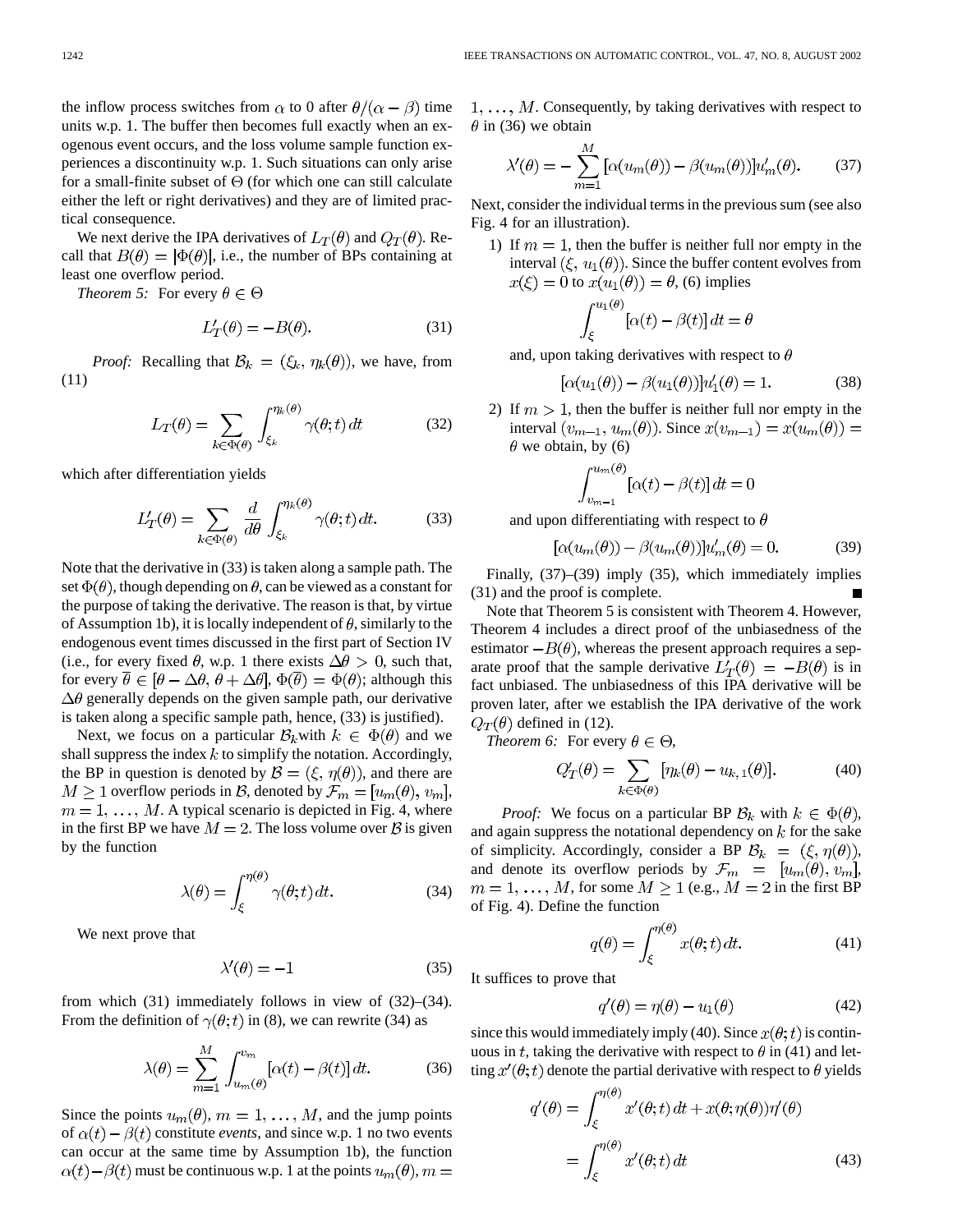since the BP ends at  $\eta(\theta)$ , hence,  $x(\theta; \eta(\theta)) = 0$ . To evaluate this partial derivative (which exists at all t except  $t = u_m$  and  $t = v_m$ ) we consider all possible cases regarding the location of t in the BP  $\mathcal{B}_k = (\xi, \eta(\theta))$  (see Fig. 4).

1)  $t \in (\xi, u_1(\theta))$ . In this case, the buffer is neither empty nor full in this interval. It follows, using (6), that

$$
x(\theta; t) = \int_{\xi}^{t} [\alpha(\tau) - \beta(\tau)] d\tau
$$

Since the right-hand side is independent of  $\theta$ , we have  $x'(\theta;t)=0.$ 

- 2)  $t \in (u_m(\theta), v_m), m = 1 \ldots, M$ . Since  $(u_m(\theta), v_m)$  is an overflow period,  $x(\theta, t) = \theta$  in these intervals, hence,  $x'(\theta;t) = 1.$
- 3)  $t \in (v_m, u_{m+1}(\theta)), m = 1, ..., M-1$ . Here, the buffer is neither empty nor full in the interval  $(v_m, t)$ , while  $x(\theta; v_m) = \theta$ . It follows, using (6), that

$$
x(\theta; t) = \theta + \int_{v_m}^{t} [\alpha(\tau) - \beta(\tau)] d\tau
$$

and upon differentiating with respect to  $\theta$ , we obtain  $x'(\theta;t)=1.$ 

4)  $t \in (v_M, \eta(\theta))$ . This case is identical to the previous one, yielding  $x'(\theta; t) = 1$ .

In summary,  $x'(\theta; t) = 0$  for all  $t \in (\xi, u_1(\theta))$  (Case 1), and  $x'(\theta, t) = 1$  for all  $t \in (u_1(\theta), \eta(\theta))$  (Cases 2–4). Therefore, it follows from (43) that (42) holds, implying (40) and completing the proof.

In simple terms, the contribution of a BP,  $\mathcal{B}_k$ , to the sample derivative  $Q_T'(\theta)$  in (40) is the length of the interval defined by the first point at which the buffer becomes full and the end of the BP. Once again, as in (31), observe that the IPA derivative  $Q'_T(\theta)$  is nonparametric, since it requires only the recording of times at which the buffer becomes full [i.e.,  $u_{k,1}(\theta)$ ] and empty [i.e.,  $\eta_k(\theta)$ ] for any  $\mathcal{B}_k$  with  $k \in \Phi(\theta)$ . We also remark that the same IPA derivative can be obtained through the finite difference analysis of the previous section (see [18]), but with considerably more effort.

*1) IPA Unbiasedness:* We next prove the unbiasedness of the IPA derivatives  $L'_T(\theta)$  and  $Q'_T(\theta)$  previously obtained. Although we have already shown in (28) that  $-B(\theta)$  is an unbiased estimate of  $dE[L_T(\theta)]/d\theta$ , we supply an alternative and greatly simplified proof based on the direct derivation of the IPA estimator in this section and on some of the results of the finite-difference analysis in Section IV-A. By a similar technique, we also supply a proof of the unbiasedness of the IPA estimator  $Q'_T(\theta)$  in (40). These proofs, jointly with the sample-derivative technique for obtaining the estimators, suggest the possibility of extensive generalizations to the functional forms of  $\alpha(t)$  and  $\beta(t)$  (beyond piecewise constant), to be explored in a forthcoming paper (also, see [19] and [10]).

In general, the unbiasedness of an IPA derivative  $\mathcal{L}'(\theta)$  has been shown to be ensured by the following two conditions (see [20, Lemma A2, p. 70]).

*Condition 1:* For every  $\theta \in \Theta$ , the sample derivative  $\mathcal{L}'(\theta)$ exists w.p. 1.

*Condition 2:* W.p. 1, the random function  $\mathcal{L}(\theta)$  is Lipschitz continuous throughout  $\Theta$ , and the (generally random) Lipschitz constant has a finite first moment.

Consequently, establishing the unbiasedness of  $L'_T(\theta)$  and  $Q'_T(\theta)$  as estimators of  $dE[L_T(\theta)]/d\theta$  and  $dE[Q_T(\theta)]/d\theta$ , respectively, reduces to verifying the Lipschitz continuity of  $L_T(\theta)$  and  $Q_T(\theta)$  with appropriate Lipschitz constants. Recall that  $N(T)$  is the random number of all exogenous events in [0, T] and that we have assumed  $E[N(T)] < \infty$ .

*Theorem 7:* Under Assumption 1

- 1) if  $E[N(T)] < \infty$ , then the IPA derivative  $L'_T(\theta)$  is an unbiased estimator of  $dE[L_T(\theta)]/d\theta$ ;
- 2) the IPA derivative  $Q'_T(\theta)$  is an unbiased estimator of  $dE[Q_T(\theta)]/d\theta.$

*Proof:* Under Assumption 1, Condition 1 holds for  $L_T(\theta)$ and  $Q_T(\theta)$ . Therefore, it only remains to establish Condition 2. First, consider  $L_T(\theta)$ . Recalling (14) and (15), we can write

$$
\Delta L_T(\theta) = \sum_{i=1}^{N(T)} \Delta L_i(\theta)
$$

by partitioning [0, T] into intervals  $[A_{i-1}, A_i]$  defined by successive exogenous events. Then, by Lemma 2,  $-\Delta\theta \leq \Delta L_i \leq$ , so that

$$
|\Delta L_T(\theta)| \le N(T) |\Delta \theta|
$$

i.e.,  $L_T(\theta)$  is Lipschitz continuous with constant  $N(T)$ . Since  $E[N(T)] < \infty$ , this establishes unbiasedness.

Consider next the sample function  $Q_T(\theta)$ , defined by (12) and fix  $\theta$  and  $\Delta\theta > 0$ . By Lemma 1,  $0 \leq \Delta x_i \leq \Delta\theta$ , hence the difference  $\Delta x(\theta, \Delta \theta; t) := x(\theta + \Delta \theta; t) - x(\theta; t)$  satisfies the inequalities

$$
0 \le \Delta x(\theta, \Delta \theta; t) \le \Delta \theta.
$$

Consequently, in view of (12)

$$
|\Delta Q_T(\theta)| = \left| \int_0^T \Delta x(\theta, \Delta \theta; t) dt \right| \le T |\Delta \theta|
$$

that is,  $Q_T(\theta)$  is Lipschitz continuous with constant T. This completes the proof.

*Remark:* For the more commonly used performance metrics  $(1/T)E[L_T(\theta)]$  (the expected loss rate over [0, T]) and  $(1/T)E[Q_T(\theta)]$  (the expected buffer content over [0, T]), the Lipschitz constants in Theorem 7 become  $N(T)/T$  and 1, respectively. As  $T \to \infty$ , the former quantity typically converges to the exogenous event rate.

# V. OPTIMAL BUFFER CONTROL USING SFM-BASED IPA ESTIMATORS

As suggested in Section II and illustrated in Fig. 2, the solution to an optimization problem defined for an actual network node (i.e., a node that operates as a queuing system) may be accurately approximated by the solution to the same problem based on a SFM of the node. However, this may not be always the case. On the other hand, the simple form of the IPA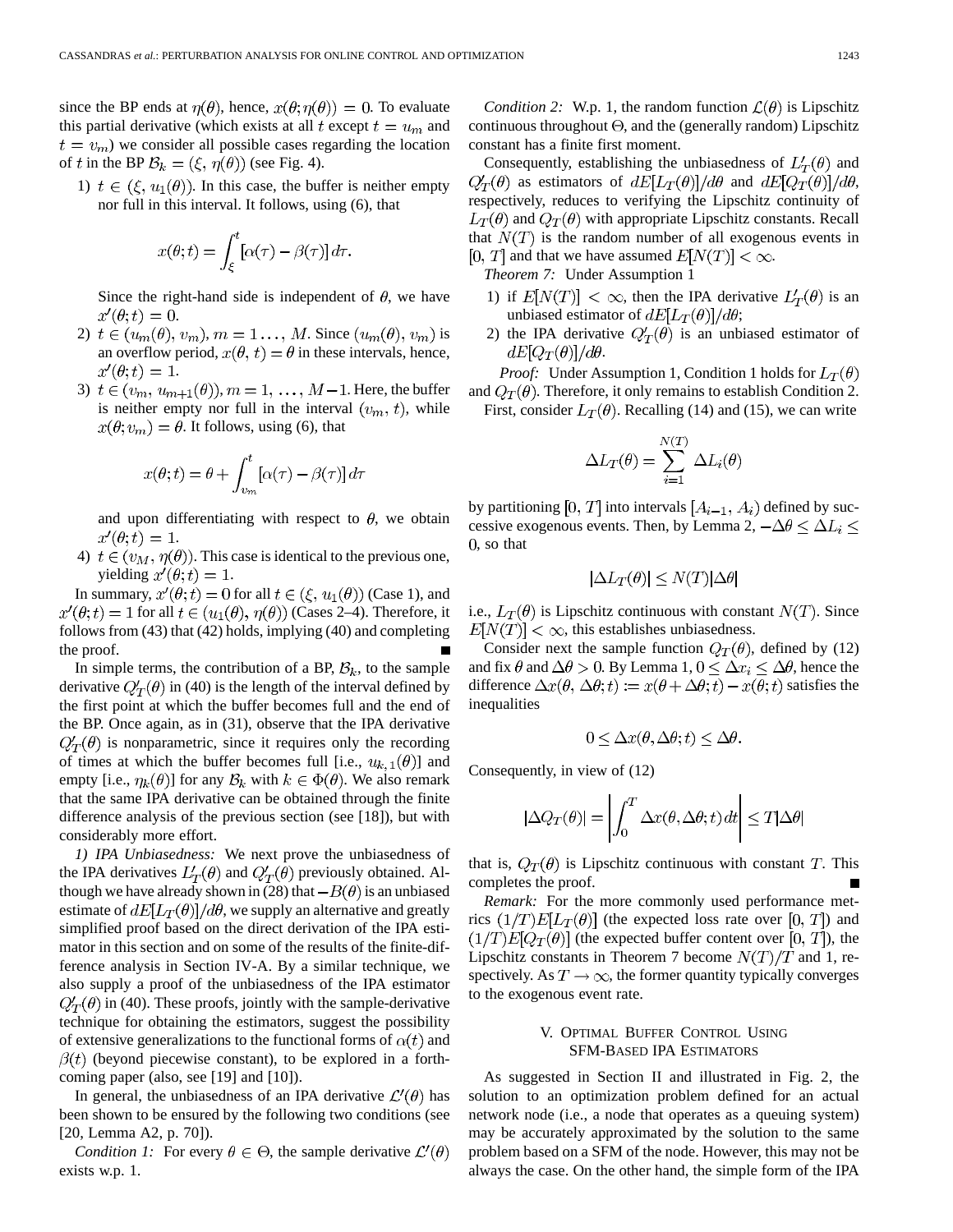estimators of the expected loss rate and expected buffer content obtained through (31) and (40) allows us to use data from the *actual* (real-world) system in order to estimate sensitivities that, in turn, may be used to solve an optimization problem of interest. In other words, the *form* of the IPA estimators is obtained by analyzing the system as a SFM, but the associated *values* are based on real data. In particular, an algorithm for implementing the estimators (31) and (40) is given as follows.

# **IPA Estimation Algorithm**

- Initialize a counter  $\mathcal{C} := 0$  and a cumulative timer  $T := 0$ .
- Initialize  $\tau := 0$ .
- If an overflow event is observed at time t and  $\tau = 0$ :
	- $-$ Set  $\tau := t$ .
- $\bullet$  If a busy period ends at time  $t$  and  $\tau>0$ :

-Set 
$$
C := C - 1
$$
 and  $T := T + (t - \tau)$   
-Reset  $\tau := 0$ .

• If  $t = T$ , and  $\tau > 0$ :  $-$ Set  $C := C - 1$  and  $T := T + (t - \tau)$ .

The final values of C and T provide the IPA derivatives  $L'_T(\theta)$ and  $Q'_T(\theta)$  respectively. We remark that the "overflow" and "end of BP" events are readily observable during actual network operation. In addition, we point out once again that these estimates are independent of all underlying stochastic features, including traffic and processing rates. Finally, the algorithm is easily modified to apply to any interval  $[T_1, T_2]$ .

Let us now return to the buffer control problem presented in Section II, where the objective was to determine a threshold  $C$ that minimizes a cost function of the form

$$
J_T(C) = \overline{Q}_T(C) + R \cdot \overline{L}_T(C)
$$

trading off the expected loss rate with a rejection penalty  $R$  for the expected queue length. If a SFM is used instead, then the cost function of interest becomes

$$
J(\theta) = \frac{1}{T} E[Q_T(\theta)] + \frac{R}{T} E[L_T(\theta)]
$$

and the optimal threshold parameter,  $\theta^*$ , may be determined through a standard stochastic approximation algorithm based on (4). The gradient estimator  $H_n(\theta, \omega_n^{SFM})$  is the IPA estimator of  $dJ/d\theta$  based on (31) and (40)

$$
H_n(\theta, \omega_n^{SFM}) = \frac{1}{T} \sum_{k \in \Phi(\theta)} [\eta_k(\theta) - u_{k,1}(\theta)] - \frac{R}{T} B(\theta)
$$
(44)

evaluated over a simulated sample path  $\omega_n^{SFM}$  of length T, following which a control update is performed through (4) based on the value of  $H_n(\theta, \omega_n^{SFM})$ .

The interesting observation here is that the same estimator may be used in (5) as follows. If a packet arrives and is rejected, the time this occurs is recorded as  $\tau$  in the aforementioned algorithm. At the end of the current busy period, the counter  $C$  and timer  $T$  are updated. Thus, the exact same expression as in the right-hand side of (44) can be used to update the threshold

$$
C_{n+1} = C_n - \nu_n H_n(C_n, \omega_n^{DES}), \qquad n = 0, 1, .... \quad (45)
$$

Note that, after a control update, the state must be reset to zero, in accordance with our convention that all performance metrics are defined over an interval  $[0, T]$  with an initially empty buffer. In the case of offline control, this simply amounts to simulating the system after resetting its state to 0. In the more interesting case of online control, we proceed as follows. Suppose that the *n*th iteration ends at time  $\tau_n$  and the state is  $x(C_n; \tau_n)$  [in general,  $x(C_n; \tau_n) > 0$ . At this point, the threshold is updated and its new value is  $C_{n+1}$ . Let  $\tau_n^0 > \tau_n$  be the next time that the buffer is empty, i.e.,  $x(C_{n+1}; \tau_n^0) = 0$ . At this point, the  $(n + 1)$ th iteration starts and the next gradient estimate is obtained over the interval  $[\tau_n^0, \tau_n^0 + T]$ , so that  $\tau_{n+1} = \tau_n^0 + T$ and the process repeats. The implication is that over the interval  $[\tau_n, \tau_n^0]$  no estimation is carried out while the controller waits for the system to be reset to its proper initial state; therefore, sample path information available over  $[\tau_n, \tau_n^0]$  is effectively wasted as far as gradient estimation is concerned.

Fig. 6 depicts examples of the application of this scheme to a single-node SFM under six different parameter settings (scenarios), summarized in Table I. As in Fig. 2, "DES" denotes curves obtained by estimating  $J_T(C)$  over different (discrete) values of C, "SFM" denotes curves obtained by estimating  $J(\theta)$ over different values of  $\theta$ , and "Opt.Algo." represents the optimization process (45), where we maintain real-valued thresholds throughout. The first three scenarios correspond to a high traffic intensity  $\rho$  compared to the remaining three. For each example,  $C^*$  is the optimal threshold obtained through exhaustive simulation. In all simulations, an ON–OFF traffic source is used with the number of arrivals in each ON period geometrically distributed with parameter p and arrival rate  $\alpha$ ; the OFF period is exponentially distributed with parameter  $\mu$ ; and the service rate is fixed at  $\beta$ . Thus, the traffic intensity of the system  $\rho$  is  $\alpha(1/\alpha p)/\beta((1/\alpha p) + (1/\mu))$ , where  $1/\alpha p$  is the average length of an ON period and  $1/\mu$  is the average length of an OFF period. The rejection cost is  $R = 50$ . For simplicity,  $\nu_n$ in (45) is taken to be a constant  $\nu_n = 5$ . Finally, in all cases  $T = 100000$ . As seen in Fig. 6, the threshold value obtained through (45) using the SFM-based gradient estimator in (44) either recovers  $C^*$  or is close to it with a cost value extremely close to  $J_T(C^*)$ ; since in some cases the cost function is nearly constant in the neighborhood of the optimum, it is difficult to determine the actual optimal threshold, but it is also practically unimportant since the cost is essentially the same. We have also implemented (45) with  $H_n(C_n, \omega_n^{DES})$  estimated over shorter interval lengths  $T = 10000$  and  $T = 5000$ , with virtually identical results. Looking at Fig. 6, it is worth observing that determining  $\theta^*$  as an approximation to  $C^*$  through offline analysis of the SFM would also yield good approximations, further supporting the premise of this paper that SFMs provide an attractive modeling framework for control and optimization (not just performance analysis) of complex networks.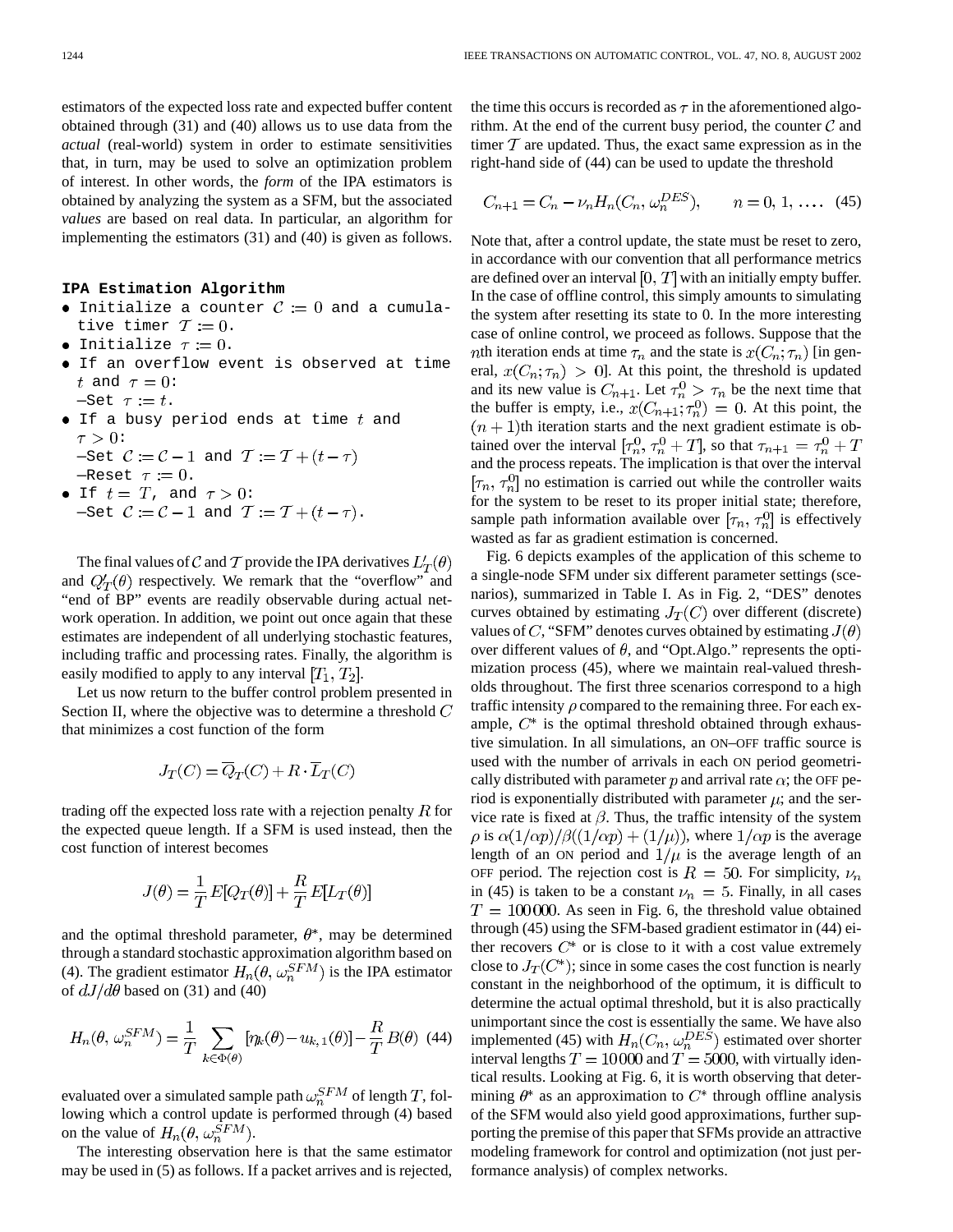

Fig. 6. Optimal threshold determination in an actual system using SFM-based gradient estimators—Scenarios 1–6.

TABLE I PARAMETER SETTINGS FOR SIX EXAMPLES

| Scenario |      | $\alpha$ | р    | μ    |       | ′″ |
|----------|------|----------|------|------|-------|----|
|          | 0.99 |          | 0.1  | 0.1  | 0.505 | 7  |
| 2        | 0.99 |          | 0.05 | 0.05 | 0.505 |    |
| 3        | 0.99 | 2        | 0.05 | 0.1  | 1.01  | 15 |
|          | 0.71 |          | 0.1  | 0.1  | 0.7   | 13 |
|          | 0.71 |          | 0.05 | 0.05 | 0.7   | 11 |
|          | 0.71 | 2        | 0.05 | 0.1  | 1.4   | 22 |

#### VI. CONCLUSION AND FUTURE WORK

SFMs can adequately describe the dynamics of high-speed communication networks, where they may be used to approximate discrete event models or constitute primary models in their own right. When control and optimization are of primary importance (rather than performance analysis), a SFM may be used as a means for accurately determining an optimal parameter setting, even though the corresponding performance evaluated through the SFM may not be particularly accurate. With this premise in mind, we have considered single-node SFMs from the standpoint of IPA derivative estimation. In particular, we have developed IPA estimators for the loss volume and work as functions of the buffer size, and shown them to be unbiased and nonparametric. The simplicity of the estimators and their nonparametric property suggest their application to online network management. Indeed, for a class of buffer control problems, we have shown how to use an optimization scheme (and illustrated it through numerical examples) for a discrete-event model (viewed as a real, queuing-based single-node system) using the IPA gradient obtained from its SFM counterpart. Interestingly, there is no IPA derivative for the discrete event model, since its associated control parameter is discrete.

For the loss volume performance function, the IPA derivative has been developed by two separate techniques: finite difference analysis, and a sample derivative analysis. The former method is more elaborate, but sheds light on the structure of the derivative estimator. The second method is more direct and elegant, but its unbiasedness proof requires some results obtained by the analysis of the former method. The sample-derivative method was also applied to the IPA estimator of the buffer workload performance function.

The sample derivative analysis holds the promise of considerable extensions to multiple SFMs as models of actual networks and to multiple flow classes that can be used for differentiating traffic classes with different quality-of-service (QoS) requirements. Ongoing research has already led to very encouraging results, reported in [18], involving IPA estimators and associated optimization for flow control purposes in multinode models. Finally, for the purpose of session-by-session admission control,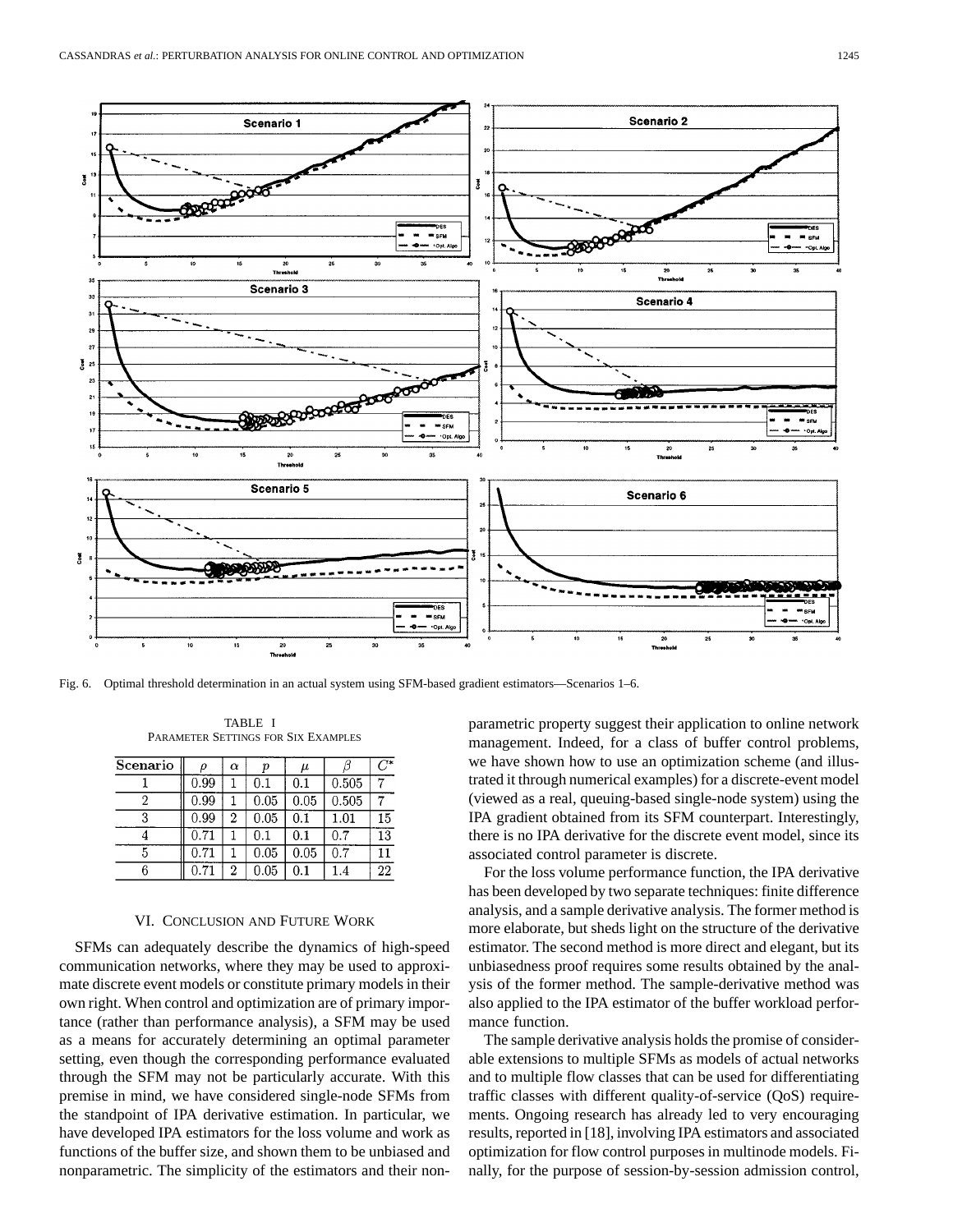preliminary work suggests that one can use sensitivity information with respect to inflow rates (which can be obtained through an approach similar to the one presented in this paper) and contribute to the development of effective algorithms, yet to be explored.

#### **APPENDIX**

*Proof of Lemma 1:* Looking at any segment of the sample path over an interval  $[A_i, A_{i+1})$ , there are two possibilities: either  $\alpha_i - \beta_i < 0$  or  $\alpha_i - \beta_i \ge 0$ . First, suppose that  $\alpha_i - \beta_i < 0$ and consider the event which occurs at time  $A_{i+1}$ . There are three cases to analyze.

Case 1.1)  $y_{i+1}(\theta) \ge 0$ . In this case, as seen in Fig. 7, we have

$$
\Delta y_{i+1} = \Delta x_{i+1} = \Delta x_i. \tag{46}
$$

Case 1.2)  $y_{i+1}(\theta) < 0$  and  $y_{i+1}(\theta) + \Delta y_{i+1} \leq 0$ . In this case, as seen in Fig. 8(a), the  $k$ th BP ends and it is followed by an EP of length  $I_i$ , which in turn ends at time  $A_{i+1}$ . Clearly

$$
\Delta x_{i+1} = 0.\tag{47}
$$

Case 1.3)  $y_{i+1}(\theta) < 0$  and  $y_{i+1}(\theta) + \Delta y_{i+1} > 0$ . This represents a situation where an EP of length  $I_i$  is eliminated in the perturbed path, i.e.,  $I_i < \Delta x_i/(\beta_i - \alpha_i)$ . As seen in Fig. 8(b), the buffer content perturbation becomes

$$
\Delta x_{i+1} = \Delta x_i - (\beta_i - \alpha_i) I_i.
$$
 (48)

Next, let us assume that  $\alpha_i - \beta_i \geq 0$ . We then have three cases as follows.

- Case 2.1)  $y_{i+1}(\theta) \leq \theta$  and  $y_{i+1}(\theta) + \Delta y_{i+1} \leq \theta$ . It is easy to see [Fig. 9(a)] that this is identical to Case 1.1) yielding (46).
- Case 2.2)  $y_{i+1}(\theta) \leq \theta$  and  $y_{i+1}(\theta) + \Delta y_{i+1} > \theta$ . The perturbed buffer content cannot exceed  $\theta + \Delta\theta$ , since  $\Delta y_{i+1} = \Delta x_i \leq \Delta \theta$  from (21); therefore,  $y_{i+1} + \Delta y_i \leq$  $\theta + \Delta\theta$  and the situation is identical to that of Fig. 9(a), again yielding (46).

Case 2.3)  $y_{i+1}(\theta) > \theta$ . As seen in Fig. 9(b)

$$
\Delta x_{i+1} = \Delta \theta
$$

as in Case II where perturbation generation was considered. Once again, however, it is possible that  $\Delta\theta$  $(\alpha_i - \beta_i)F_i + \Delta x_i$ , so that we write, similarly to Case II

$$
\Delta x_{i+1} = \Delta \theta - [\Delta \theta - \Delta x_i - (\alpha_i - \beta_i) F_i]^+.
$$
 (49)

We may now establish (23) by combining (46)–(49) and by observing that i) in (48),  $I_i < \Delta x_i/(\beta_i - \alpha_i)$  with  $\beta_i - \alpha_i > 0$ , therefore  $0 < \Delta x_{i+1} < \Delta x_i$ , and ii) in (49),  $0 \leq \Delta x_{i+1} \leq \Delta \theta$ .

Next, by combining (46)–(48) we obtain the first part of (24), observing that  $I_i = 0$  in Case 1.1). To obtain the second part, we combine (46) and (49), observing that when  $F_i = 0$  in (49), we get  $\Delta x_{i+1} = \Delta x_i$ , since  $\Delta \theta - \Delta x_i \geq 0$  from (23), which reduces to (46) corresponding to Cases 2.1)–2.2).



Fig. 8. (a) Case 1.2):  $y_{i+1}(\theta) < 0$  and  $y_{i+1}(\theta) + \Delta y_{i+1} \le 0$ . (b) Case 1.3):  $y_{i+1}(\theta) < 0$  and  $y_{i+1}(\theta) + \Delta y_{i+1} > 0$ .

*Proof of Lemma 2:* Proceeding as in the proof of Lemma 1, we first consider the case  $\alpha_i - \beta_i < 0$  and get the following.

Case 1.1)  $y_{i+1}(\theta) \geq 0$ . In this case, as seen in Fig. 7, we have

$$
\Delta L_{i+1} = 0.\t\t(50)
$$

Case 1.2)  $y_{i+1}(\theta) < 0$  and  $y_{i+1}(\theta) + \Delta y_{i+1} \leq 0$ . Clearly, as seen in Fig. 8(a)

$$
\Delta L_{i+1} = 0.\t\t(51)
$$

Case 1.3)  $y_{i+1}(\theta) < 0$  and  $y_{i+1}(\theta) + \Delta y_{i+1} > 0$ . This represents a situation where an EP of length  $I_i$  is eliminated in the perturbed path, i.e.,  $I_i < \Delta x_i/(\beta_i - \alpha_i)$ . As seen in Fig. 8(b), no loss is involved in either path

$$
\Delta L_{i+1} = 0.\t\t(52)
$$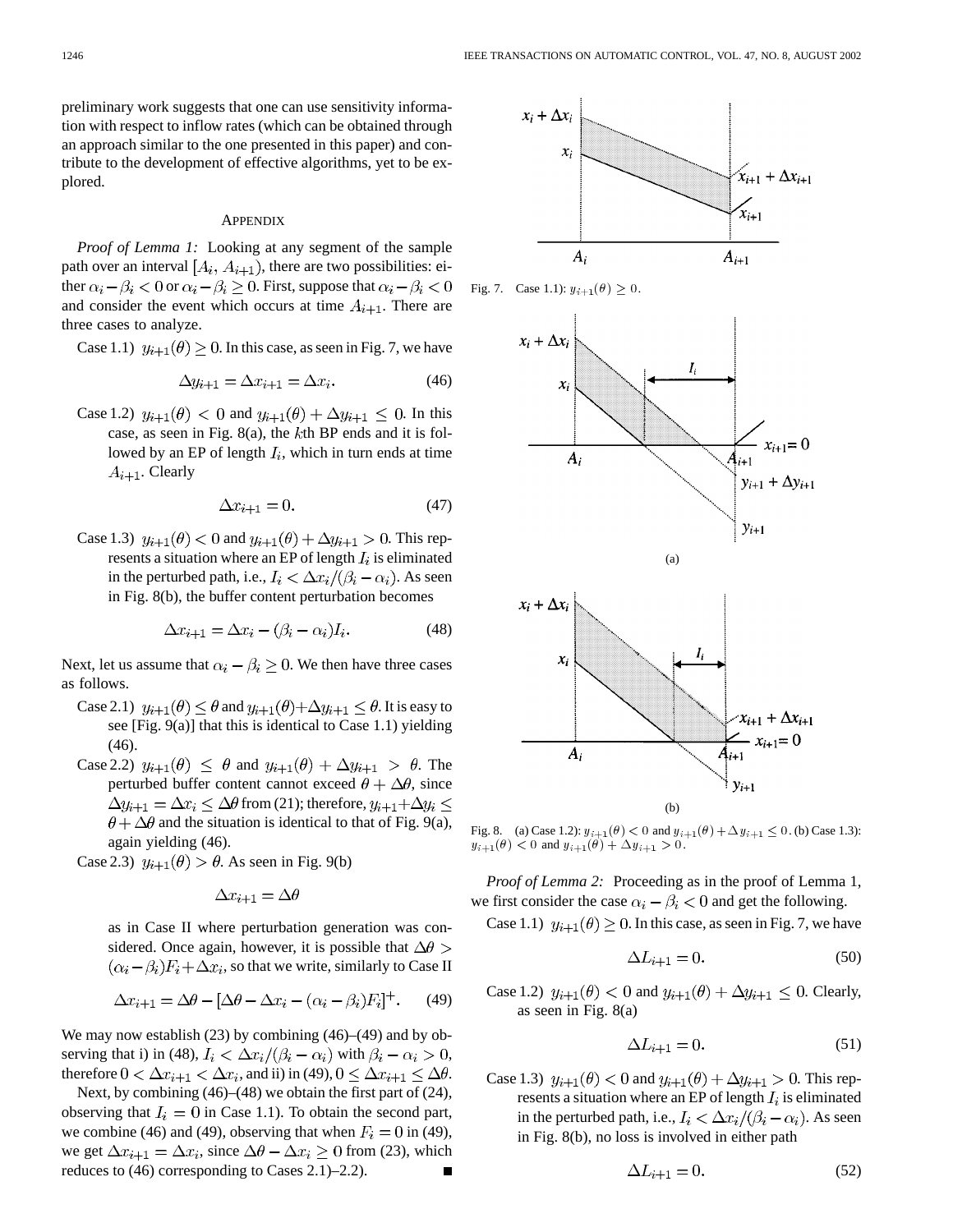

Fig. 9. (a) Cases 2.1)–2.2):  $y_{i+1}(\theta) \leq \theta$ . (b) Case 2.3):  $y_{i+1}(\theta) > \theta$ .

Next, let us assume that  $\alpha_i - \beta_i \geq 0$  and we have the following.

- Case 2.1)  $y_{i+1}(\theta) \le \theta$  and  $y_{i+1}(\theta) + \Delta y_{i+1} \le \theta$ . It is easy to see [Fig. 9(a)] that this is identical to Case 1.1) yielding (50).
- Case 2.2)  $y_{i+1}(\theta) \leq \theta$  and  $y_{i+1}(\theta) + \Delta y_{i+1} > \theta$ . As argued in the proof of Lemma 1, the situation is identical to that of Fig. 9(a), again yielding (50).
- Case 2.3)  $y_{i+1}(\theta) > \theta$ . If  $\Delta \theta > (\alpha_i \beta_i)F_i + \Delta x_i$ , then  $\Delta L_{i+1} = 0 - (y_{i+1} - \theta) = -(\alpha_i - \beta_i)F_i.$  Otherwise,  $L_{i+1}(\theta + \Delta \theta) = y_{i+1} + \Delta x_i - \theta - \Delta \theta$ , and we get  $\Delta L_{i+1} = \Delta x_i - \Delta \theta$ . Thus

$$
\Delta L_{i+1} = (\Delta x_i - \Delta \theta) + [\Delta \theta - \Delta x_i - (\alpha_i - \beta_i) F_i]^+.
$$
 (53)

We may now combine  $(50)$ – $(53)$ . Observe that in  $(53)$  $\Delta L_{i+1} \geq -\Delta \theta$ , since we have already established that  $\Delta x_i \geq 0$  in Lemma 1. Moreover,  $\Delta L_{i+1} = -(\alpha_i - \beta_i)F_i < 0$ if  $\Delta\theta - \Delta x_i - (\alpha_i - \beta_i)F_i > 0$ , and  $\Delta L_{i+1} = \Delta x_i - \Delta\theta$  if  $\Delta\theta - \Delta x_i - (\alpha_i - \beta_i)F_i \leq 0$ , where  $\Delta x_i - \Delta\theta \leq 0$  from Lemma 1. This yields (26).

*Proof of Lemma 3:* Proceeding as in the proof of Lemma 2, we get  $\Delta L_{i+1} = 0$  in (50)–(52), i.e., in all cases except Case 2.3) where (53) applies

$$
\Delta L_{i+1} = (\Delta x_i - \Delta \theta) + [\Delta \theta - \Delta x_i - (\alpha_i - \beta_i) F_i]^+.
$$

Suppose the first overflow interval in the BP ends at  $A_r$ . Under the assumption  $\Delta\theta - \Delta x_i - (\alpha_i - \beta_i)F_i \leq 0$  for all  $i =$  $j, \ldots, m$ , it follows from (17) and (18) that  $\Delta x_r = \Delta \theta$  and  $\Delta L_r = -\Delta \theta$ . Moreover, from Lemma 1, (24) gives  $\Delta x_i = \Delta \theta$ for all  $i = r + 1, \ldots, m$ . Therefore, (53) gives  $\Delta L_{i+1} = 0$ after every subsequent overflow interval, and we get  $\Lambda_k(\Delta\theta)$  =  $\Delta L_r = -\Delta \theta.$ 

#### **REFERENCES**

- [1] D. Anick, D. Mitra, and M. Sondhi, "Stochastic theory of a data-handling system with multiple sources," *Bell System Tech. J.*, vol. 61, pp. 1871–1894, 1982.
- [2] H. Kobayashi and Q. Ren, "A mathematical theory for transient analysis of communications networks," *IEICE Trans. Commun.*, vol. E75-B, pp. 1266–1276, 1992.
- [3] R. Cruz, "A calculus for network delay, Part I: Network elements in isolation," *IEEE Trans. Inform. Theory*, vol. 37, pp. 114–131, Jan. 1991.
- [4] Y. Wardi and B. Melamed, "IPA gradient estimation for the loss volume in continuous flow models," in *Proc. Hong Kong Int. Workshop on New Directions of Control and Manufacturing*, Hong Kong, Nov. 1994, pp. 30–33.
- [5] G. Kesidis, A. Singh, D. Cheung, and W. Kwok, "Feasibility of fluiddriven simulation for ATM network," in *Proc. IEEE Globecom*, vol. 3, 1996, pp. 2013–2017.
- [6] K. Kumaran and D. Mitra, "Performance and fluid simulations of a novel shared buffer management system," in *Proc. IEEE INFOCOM*, Mar. 1998.
- [7] N. Miyoshi, "Sensitivity estimation of the cell-delay in the leaky bucket traffic filter with stationary gradual input," in *Proc. Int. Workshop on Discrete Event Systems, WoDES'98*, Cagliari, Italy, Aug. 1998, pp. 190–195.
- [8] B. Liu, Y. Guo, J. Kurose, D. Towsley, and W. Gong, "Fluid simulation of large scale networks: Issues and tradeoffs," in *Proc. Int. Conf. on Parallel and Distributed Processing Techniques and Applications*, Las Vegas, NV, June 1999.
- [9] A. Yan and W. Gong, "Fluid simulation for high-speed networks with flow-based routing," *IEEE Trans. Inform. Theory*, vol. 45, pp. 1588–1599, July 1999.
- [10] Y. Wardi and B. Melamed, "Loss volume in continuous flow models: Fast simulation and sensitivity analysis via IPA," in *Proc. 8th IEEE Mediterranean Conf. on Control and Automation (MED 2000)*, Patras, Greece, July 17–19, 2000.
- [11]  $\frac{1}{11}$   $\frac{1}{11}$   $\frac{1}{11}$   $\frac{1}{11}$   $\frac{1}{11}$   $\frac{1}{11}$   $\frac{1}{11}$   $\frac{1}{11}$   $\frac{1}{11}$   $\frac{1}{11}$   $\frac{1}{11}$   $\frac{1}{11}$   $\frac{1}{11}$   $\frac{1}{11}$   $\frac{1}{11}$   $\frac{1}{11}$   $\frac{1}{11}$   $\frac{1}{11}$   $\frac{1}{11}$   $\frac{1}{11$ continuous flow models," *Discrete Event Dyna. Syst.: Theory Appl.*, vol. 11, pp. 249–282, 2001.
- [12] B. Mohanty and C. Cassandras, "The effect of model uncertainty on some optimal routing problems," *J. Optim. Theory Appl.*, vol. 77, pp. 257–290, 1993.
- [13] S. Meyn, "Sequencing and routing in multiclass networks. Part I: Feedback regulation," in *Proc. IEEE Int. Symp. on Information Theory*, 2000, pp. 4440–4445.
- [14] Y. C. Ho and X. Cao, *Perturbation Analysis of Discrete Event Dynamic Systems*. Norwell, MA: Kluwer, 1991.
- [15] C. G. Cassandras and S. Lafortune, *Introduction to Discrete Event Systems*. Norwell, MA: Kluwer, 1999.
- [16] Y. Liu and W. Gong, "Perturbation analysis for stochastic fluid queueing systems," in *Proc. 38th IEEE Conf. Decision Control*, 1999, pp. 4440–4445.
- [17] H. Kushner and D. Clark, *Stochastic Approximation for Constrained and Unconstrained Systems*. Berlin, Germany: Springer-Verlag, 1978.
- [18] C. Cassandras, G. Sun, and C. Panayiotou, "Stochastic fluid models for control and optimization of systems with quality of service requirements," in *Proc. 40th IEEE Conf. Decision Control*, Orlando, FL, 2001, pp. 1917–1922.
- [19] Y. Wardi and B. Melamed, "Continuous flow models: Modeling, simulation and continuity properties," in *Proc. 38th IEEE Conf. Decision Control*, Phoenix, AZ, Dec. 7–10, 1999, pp. 34–39.